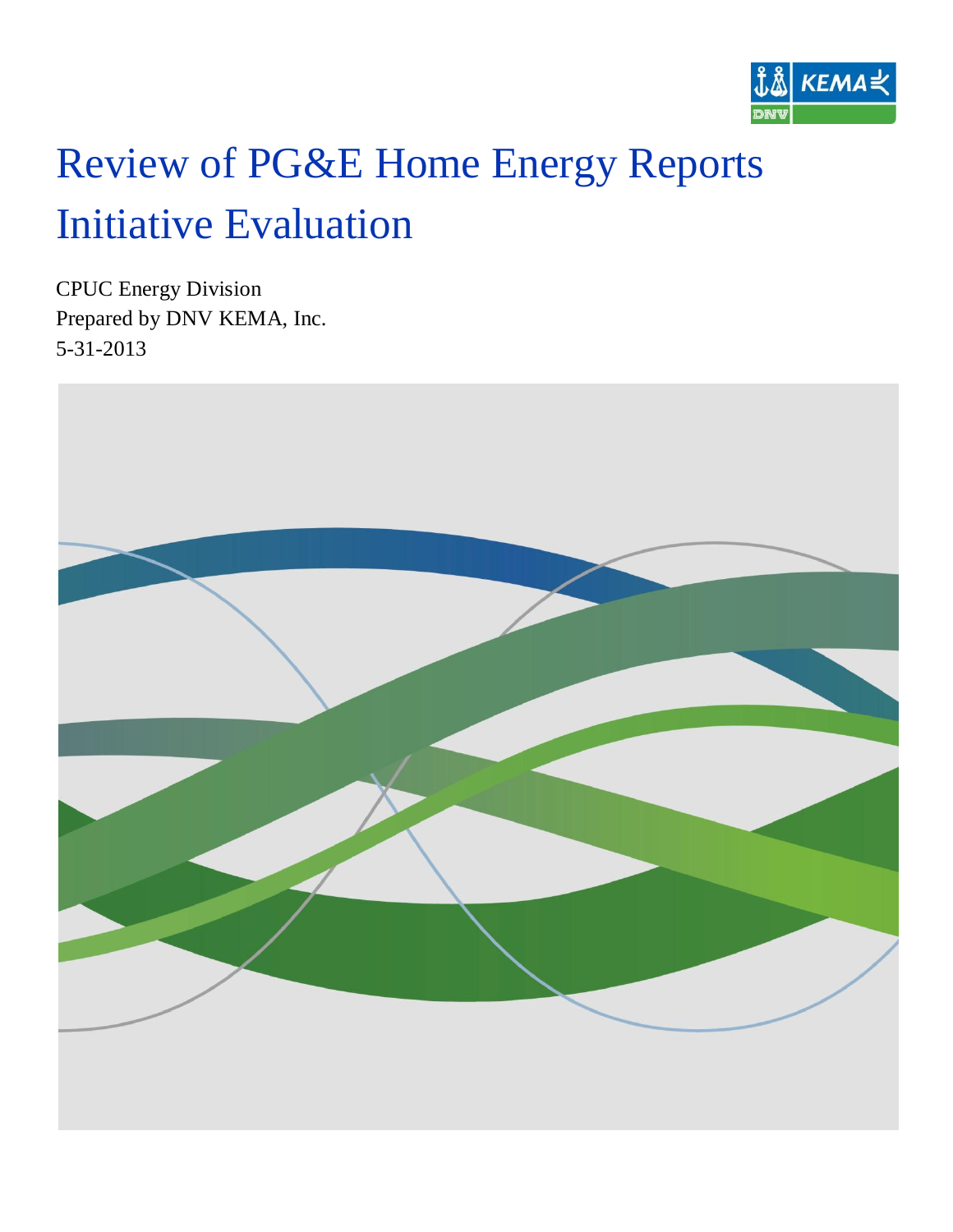### DNV KEMA Energy & Sustainability

#### **Table of Contents**

| 1.               |     |       |                                                                            |  |
|------------------|-----|-------|----------------------------------------------------------------------------|--|
| 2.               |     |       |                                                                            |  |
| 3.               |     |       |                                                                            |  |
|                  |     | 3.1.1 |                                                                            |  |
|                  |     | 3.1.2 |                                                                            |  |
|                  |     | 3.1.3 | Downstream Rebate Joint Savings Estimation (Potential Double Counting) 3-3 |  |
|                  |     | 3.1.4 | Upstream Rebate Joint Savings Estimation (Potential Double Counting)3-3    |  |
| $\overline{4}$ . |     |       |                                                                            |  |
| .5.              |     |       |                                                                            |  |
|                  | 5.1 |       |                                                                            |  |
|                  | 5.2 |       |                                                                            |  |
|                  | 5.3 |       |                                                                            |  |
|                  |     |       |                                                                            |  |

### **List of Exhibits**

| Table 5-6: Post Period Gamma Standard Dual Measures found by DNV KEMA and FSC. 5-4 |  |
|------------------------------------------------------------------------------------|--|
| Table 5-7: Post Period Gamma Reduced Wave Measures found by DNV KEMA and FSC. 5-5  |  |
| Table 5-8: Post Period Gamma Electric Only Measures found by DNV KEMA and FSC      |  |
|                                                                                    |  |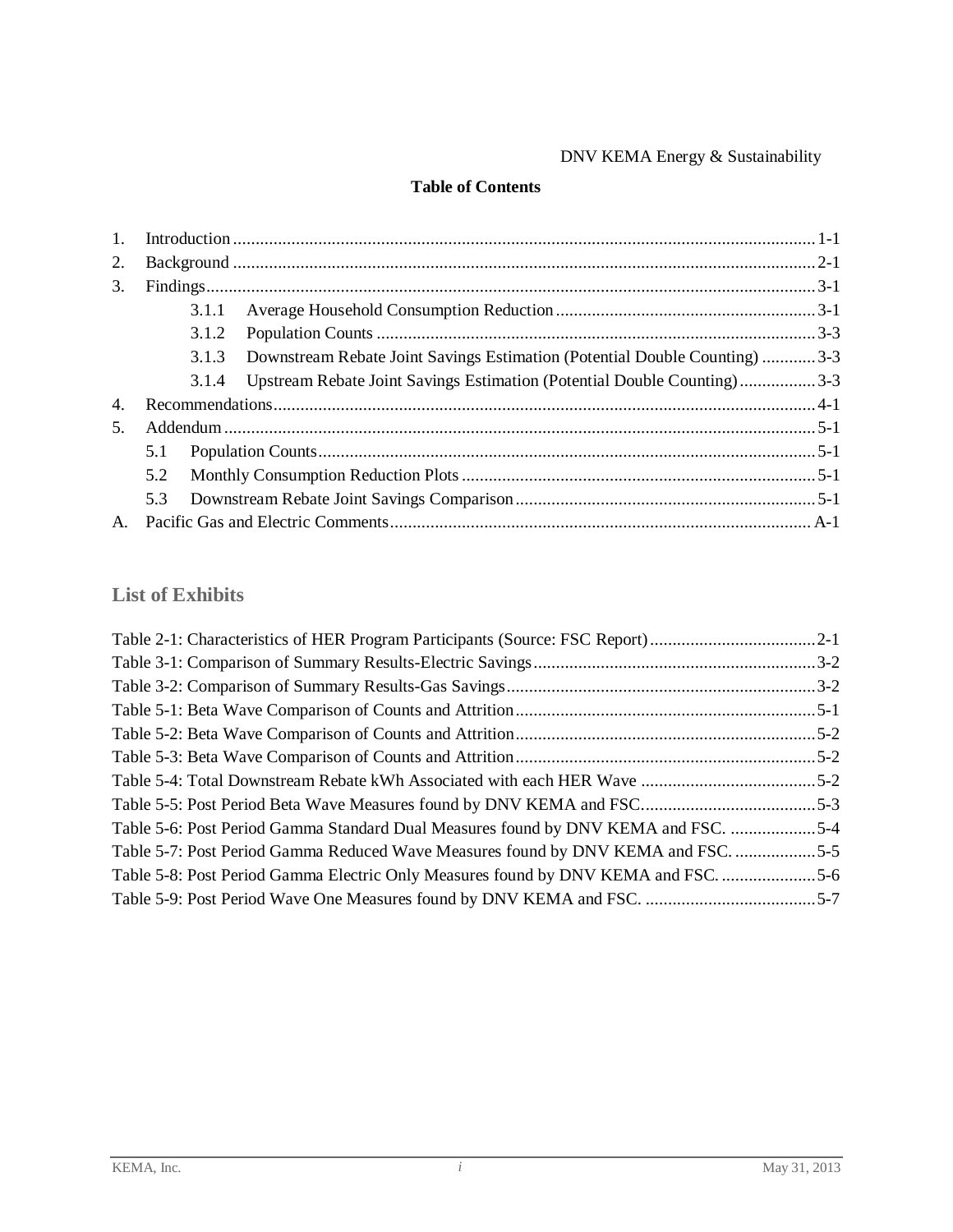

# <span id="page-2-0"></span>**1. Introduction**

The purpose of this report is to summarize DNV KEMA's review of Freeman, Sullivan, Consulting's (FSC) *Evaluation of Pacific Gas and Electric Company's Home Energy Report Initiative for the 2010–* 2012 Program<sup>1</sup> hereafter referred to as the FSC Report. This is the final step of DNV KEMA's assigned role to provide oversight to the PG&E Comparative Feedback Initiative evaluation process.

This report reviews the three main components<sup>2</sup> of the evaluation that, in combination, produce the final savings estimates:

- **Consumption reduction estimation**
- **Downstream/tracked rebate program joint savings estimation**
- Upstream/untracked rebate program joint savings estimation

As CPUC evaluators, DNV KEMA has access to a full set of PG&E billing data and program tracking data. This made it feasible for us to go a step beyond reviewing code and methods and produce fully independent estimates of savings and downstream rebate program joint savings with which to compare FSC's results. This replication process goes well beyond the vetting of approach that was considered the minimum review of the FSC results and allows for a more robust validation that savings are occurring under the program<sup>3</sup>.

After a background section, the report provides the high level findings and then recommendations. Subsequent sections provide more in depth information on the estimation of reduced consumption as well as the downstream rebate joint savings estimate.

 $\overline{a}$ 

 $<sup>1</sup>$  Dated April 25, 2013</sup>

<sup>&</sup>lt;sup>2</sup> DNV KEMA validated the sample design and randomization process at the time they were performed by FSC in 2011.

 $3$  By conducting this level of independent review and replication of the program data (albeit limited in scope to the FSC evaluation that also incorporated AMI data) adds credibility that savings are occurring.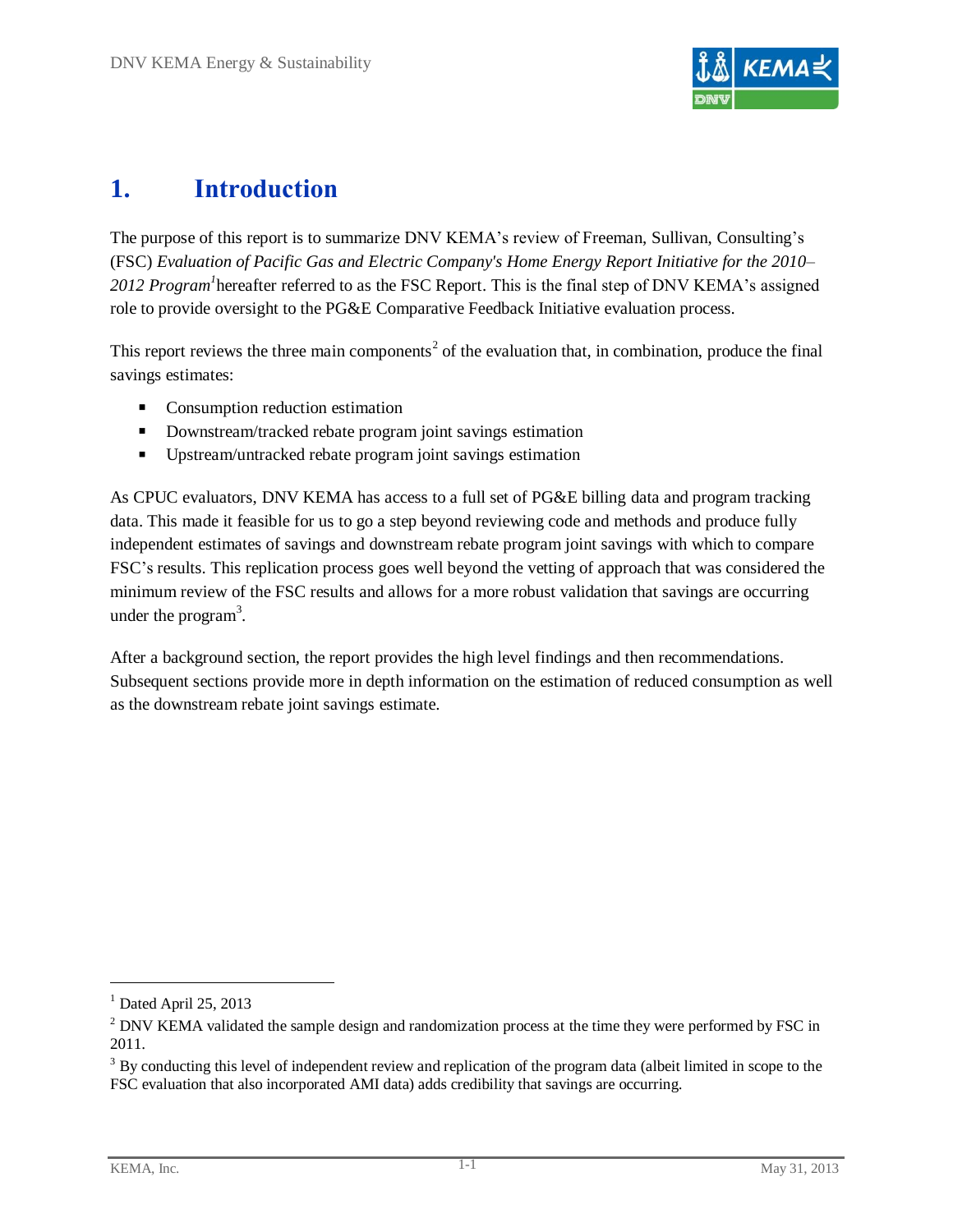

# <span id="page-3-0"></span>**2. Background**

PG&E contracted with Opower to provide home energy reports (HERs) to a selection of residential customers. FSC was contracted by PG&E to facilitate the Opower implementation. FSC, working with PG&E and Opower, developed the treatment and control samples to enable evaluation, as well as additional research in support of PG&E's program plans.

The HERs were sent in three waves: Beta Wave, Gamma Wave, and Wave One. The waves started at different times, were drawn from different populations and received slightly different treatments. Each treatment group was part of a randomly assigned pair of treatment and control groups. For the purpose of this evaluation, the distinctions between the waves were not important beyond start dates, group counts and energy fuel-type (i.e., gas and/or electric).

<span id="page-3-1"></span>The summary table, [Table 2-1](#page-3-1) below, comes from the FSC Report dated April 25, 2013:

| <b>Wave</b> | <b>Total</b><br><b>Treatment</b><br>(Initial $#$ ) | Dual-<br>fuel | <b>Electric-</b><br>only | Gas-<br>only | <b>Frequency</b><br>(S=Standard,<br><b>R=Reduced</b> ) | <b>Energy</b><br><b>Use</b><br><b>Quartile(s)</b> |
|-------------|----------------------------------------------------|---------------|--------------------------|--------------|--------------------------------------------------------|---------------------------------------------------|
| Beta        | 60,000                                             | v             | N                        | N            | S                                                      |                                                   |
| Gamma       | $~190,000*$                                        |               | Y                        | Y*           | S, R                                                   | 1, 2, 3, 4                                        |
| Wave One    | 400,000                                            |               | N                        | N            | S                                                      | 2, 3, 4                                           |

| Table 2-1: Characteristics of HER Program Participants (Source: FSC Report) |  |  |  |  |
|-----------------------------------------------------------------------------|--|--|--|--|
|-----------------------------------------------------------------------------|--|--|--|--|

\*Because of the removal of SMUD customers from the Gamma Gas-only Wave, the exact number of gas-only customers in Gamma is not known, but is much less than the 15,000 that were initially sampled.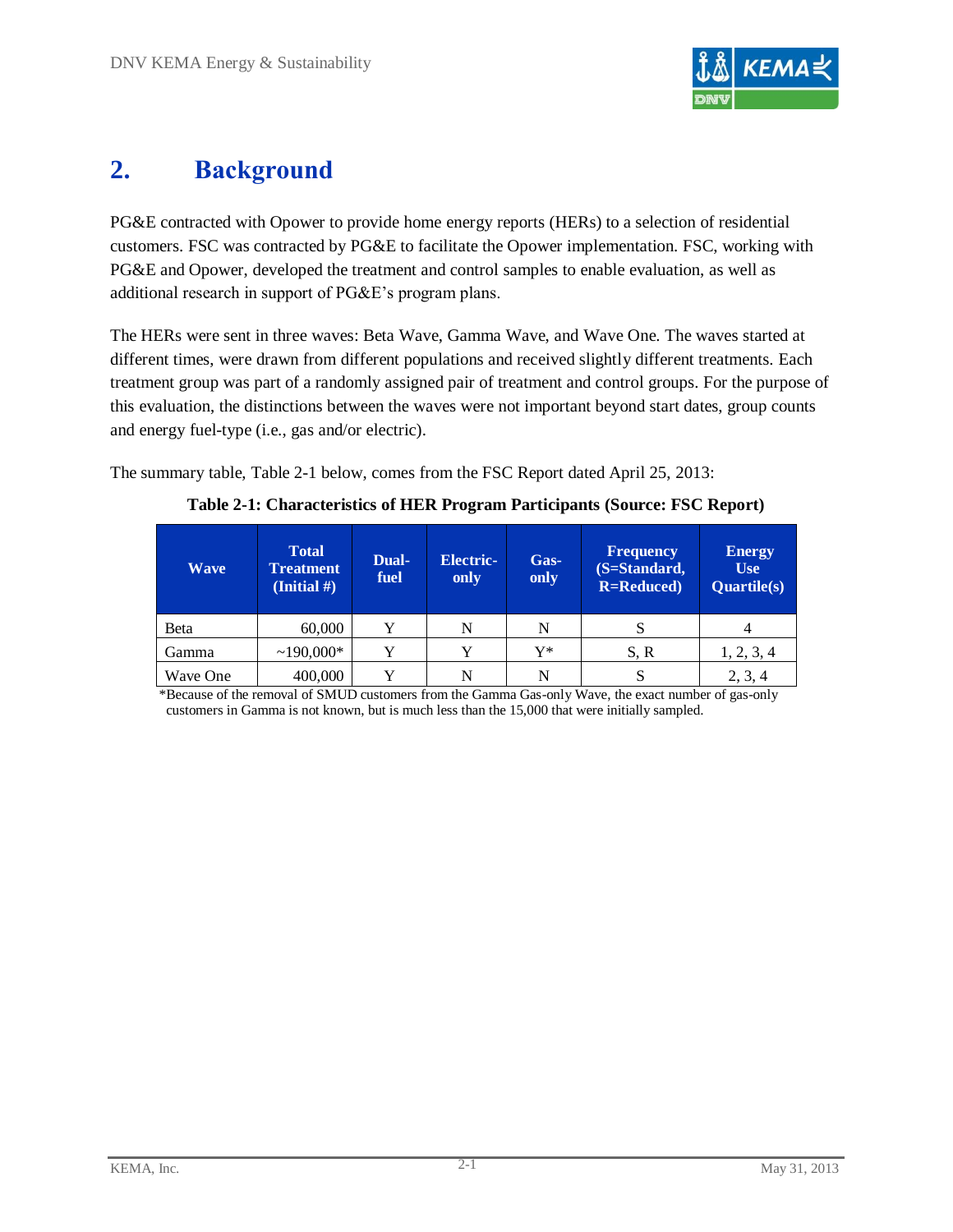

# <span id="page-4-0"></span>**3. Findings**

DNV KEMA reviewed the three main components of the evaluation that, in combination, produce the final savings estimates:

- **Consumption reduction estimation**
- Downstream/tracked rebate program joint savings estimation
- Upstream/untracked rebate program joint savings estimation

We reviewed FSC's methods both as stated in the evaluation report and as revealed in STATA code that FSC provided. We also produced a set of comparison results using DNV KEMA methods and data that PG&E provided to the CPUC.

Estimating reduced consumption measures the total effect of the HERs on consumption. This is the primary estimate of program-related savings. The subsequent steps will identify what portion of the savings are possibly joint savings with other programs.

FSC's approach to estimating the reduction in consumption is consistent with most of the best practices as delineated in State and Local Energy Efficiency Action Network's*Evaluation, Measurement, and Verification (EM&V) of Residential Behavior-Based Energy Efficiency Programs: Issues and*  Recommendations<sup>4</sup> (the SEE Action report, hereafter). In particular, they follow the recommended fixedeffects regression approach and estimate standard errors using clustered errors.

FSC diverges from the SEE Action recommended approach in one major way; the SEE Action approach states that move-outs should be removed altogether and not included when aggregating to program level consumption reductions. FSC'sapproach allows both treatment and control group households to stay in the regression until they close their accounts. DNV KEMA supports FSC's approach in this case as it will capture valid savings in households up until they move. However, given FSC included "move-outs" we would have preferred to see the aggregation conducted with monthly counts. We discuss this issue further in section [3.1.2.](#page-6-0)

### <span id="page-4-1"></span>**3.1.1 Average Household Consumption Reduction**

DNV KEMA independently estimated wave level consumption reductions for the HER Initiative. We performed these estimates using DNV KEMA methods and code, and using PG&E data provided to the CPUC. Our objective was to verify whether FSC's results are consistent with independently produced results, not necessarily to produce identical results.

<sup>4</sup> State and Local Energy Efficiency Action Network. 2012. *Evaluation, Measurement, and Verification (EM&V) of Residential Behavior-Based Energy Efficiency Programs: Issues and Recommendations*. Prepared by A. Todd, E. Stuart, S. Schiller, and C. Goldman, Lawrence Berkeley National Laboratory. http://behavioranalytics.lbl.gov.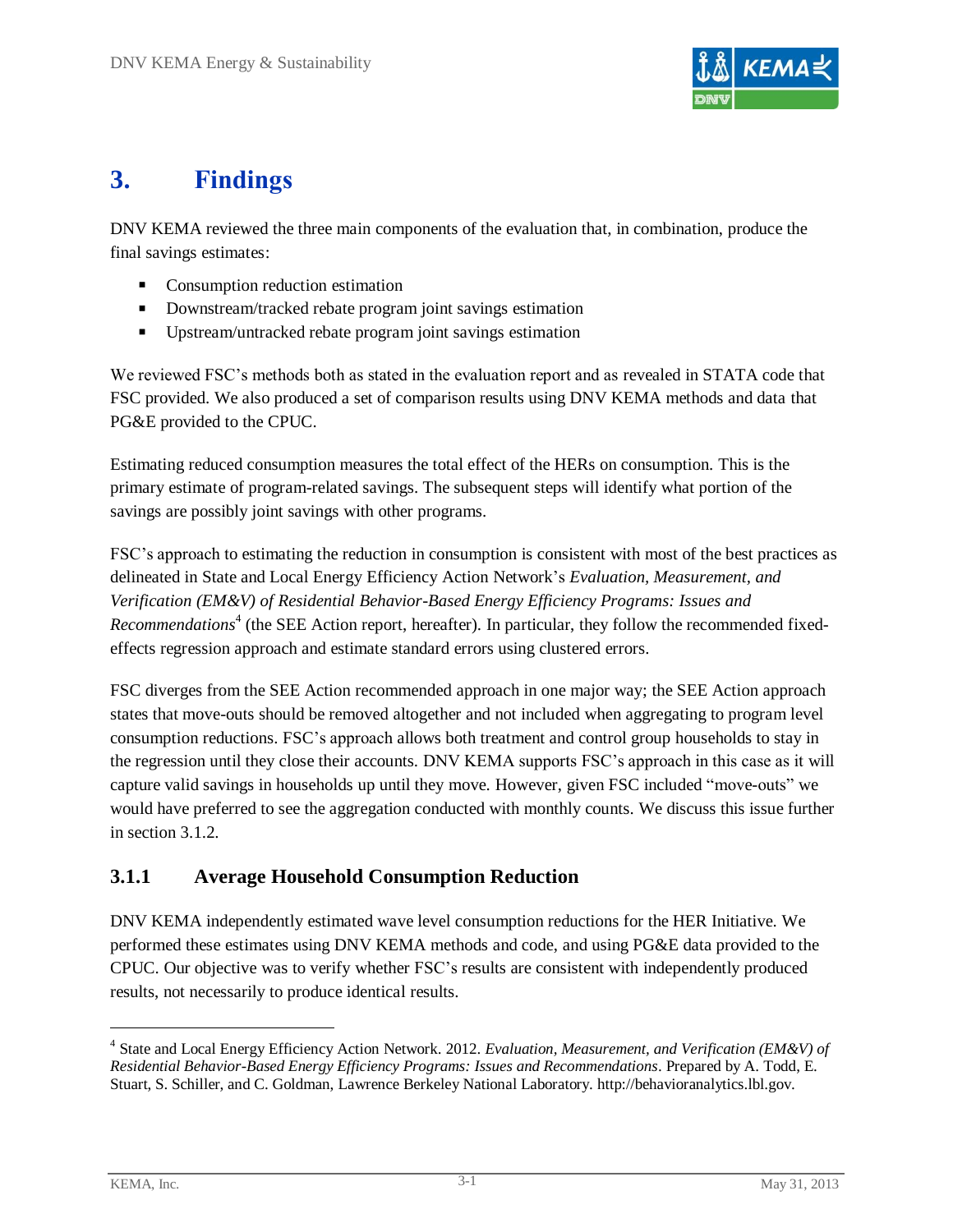

A comparison of FSC's and DNV KEMA aggregate electric savings estimates is provided in [Table 3-1](#page-5-0) below. FSC's estimates of savings are within 4% of DNV KEMA's estimates for the wave groupings. In aggregate, the two sets of results are within 2%. Both estimates use FSC's counts for expanding average household-level savings to program-level savings, making this a comparison of the underlying regression model results.

<span id="page-5-0"></span>

|                        | <b>FSC</b>     |       |                | <b>DNV KEMA</b> |                  |
|------------------------|----------------|-------|----------------|-----------------|------------------|
| <b>Wave</b>            | <b>Savings</b> | (SE)  | <b>Savings</b> | <b>SE</b>       | <b>DNV/FSC %</b> |
| <b>Beta</b>            | 12.7           | (0.9) | 12.1           | (0.8)           | 96%              |
| Gamma Dual Fuel        |                |       |                |                 |                  |
| Reduced                | 4.8            | (0.6) | 5.0            | (0.6)           | 104%             |
| Gamma Dual Fuel        |                |       |                |                 |                  |
| Standard               | 5.8            | (0.6) | 6.0            | (0.6)           | 104%             |
| Gamma Electric-only    |                |       |                |                 |                  |
| Standard               | 4.4            | (0.5) | 4.2            | (0.5)           | 96%              |
| <b>Wave One Dual</b>   | 25.9           | (1.6) | 25.3           | $\ast$          | 98%              |
| Wave One Electric-only | 3.1            | (0.7) | 3.2            | ∗               | 102%             |
| Total                  | 56.7           |       | 55.8           |                 | 98%              |

### **Table 3-1: Comparison of Summary Results-Electric Savings**

\*Wave One results are based February through October data.

<span id="page-5-1"></span>[Table 3-2](#page-5-1) provides the comparison of FSC and DNV KEMA's aggregate gas savings estimates. Once again, at the wave level, FSC's results differ somewhat from DNV KEMA's, but on aggregate they are approximately the same.

|                 | $\overline{\text{Gas}}$ (in , $\overline{\text{000}}$ Therms) |           |                |                 |                  |
|-----------------|---------------------------------------------------------------|-----------|----------------|-----------------|------------------|
|                 | <b>FSC</b>                                                    |           |                | <b>DNV KEMA</b> |                  |
| <b>Wave</b>     | <b>Savings</b>                                                | <b>SE</b> | <b>Savings</b> | <b>SE</b>       | <b>DNV/FSC %</b> |
| <b>Beta</b>     | 538                                                           | (68)      | 487            | (70)            | 91%              |
| Gamma Dual Fuel |                                                               |           |                |                 |                  |
| Reduced         | 232                                                           | (42)      | 222            | (41)            | 96%              |
| Gamma Dual Fuel |                                                               |           |                |                 |                  |
| Standard        | 224                                                           | 42)       | 219            | (41)            | 98%              |
| Wave One Dual   | 461                                                           | (125)     | 553            | $\ast$          | 120%             |
| Total           | 1469                                                          |           | 1464           |                 | 100%             |

**Table 3-2: Comparison of Summary Results-Gas Savings**

\*Wave One results are based February through October data.

Despite the differences at the wave level, our results closely mirror FSC's results. Monthly plots provided in Section [5.2,](#page-11-0) illustrate the close relationship between the two sets of results. We did not try to exactly replicate FSC's approach but applied our own methodology and code. The overall similarity in the results despite somewhat different methods and data is a testament to the soundness of FSC's average household savings estimates.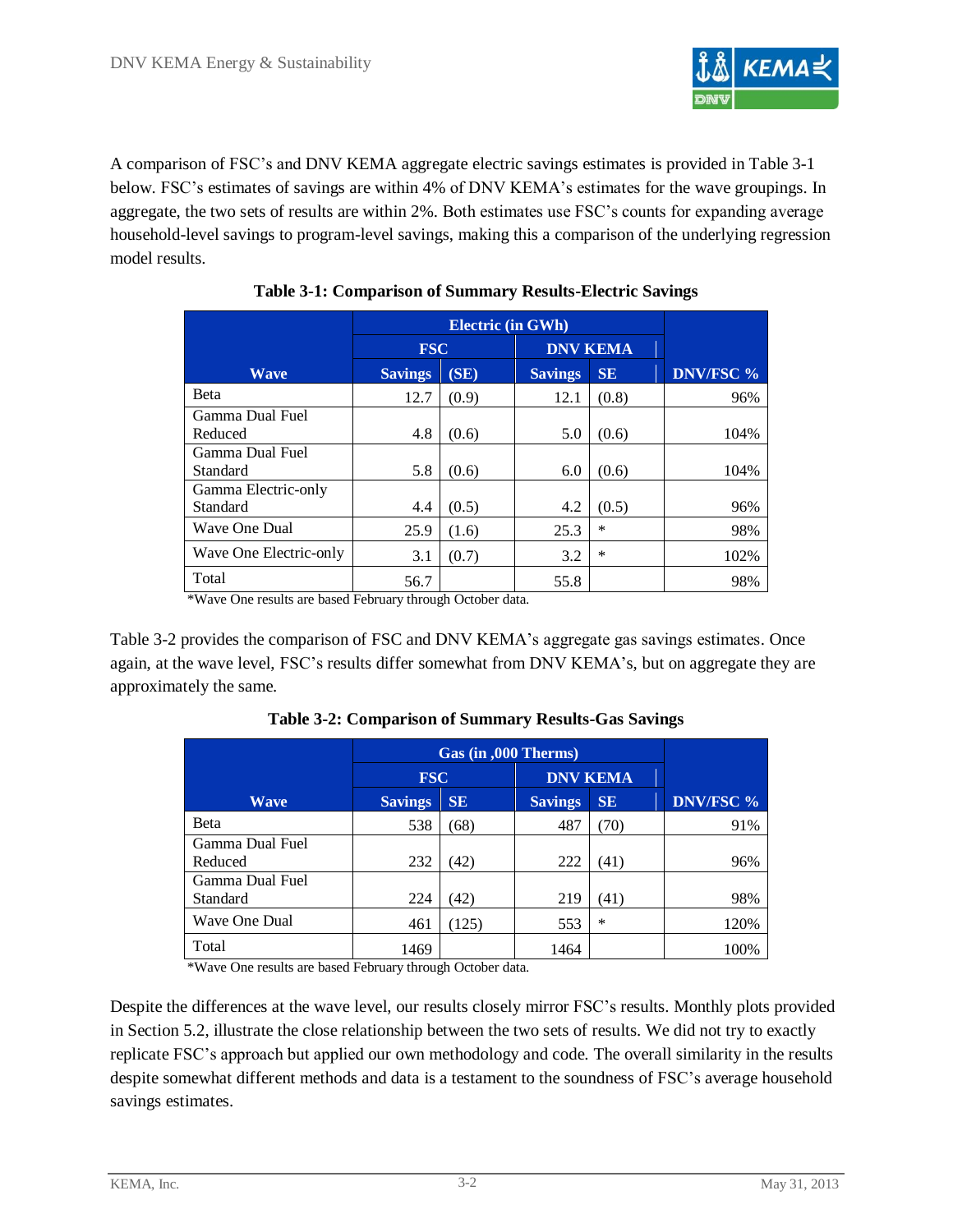

### <span id="page-6-0"></span>**3.1.2 Population Counts**

Population counts are used to expand estimated per-household savings to the program level. The population counts are a key component of the final savings estimates because of the size of the program. The process is also complicated by ongoing attrition in both the treatment and control groups.

The FSC report includes sample counts, starting counts, an average attrition rate for each wave and the average population used for aggregating household savings to the program level. The DNV KEMA population counts roughly re-create the initial counts used by FSC. Exact counts depend on details such as how move-out date is assigned, data quality criteria for inclusion in the regression, etc. As a result we did not attempt to recreate the exact average population FSC used to produce the savings estimates. The comparisons we could make are provided in Section [1.](#page-2-0)

More importantly, FSC's aggregation approach is a simplification that has the potential to inject a small but unnecessary bias into the results. Multiplying the average population with the average savings is only consistently accurate if both savings and population are linear functions. In actuality, natural attrition will decrease the population at a decreasing rate at the same time that saving is variably increasing. Simple simulations using FSC's monthly savings and average attrition cause a consistent upward bias of one half to one percent. While this is a small difference, DNV recommends aggregating monthly savings estimates using monthly active population counts which guarantees proper accounting of monthly attrition.

### <span id="page-6-1"></span>**3.1.3 Downstream Rebate Joint Savings Estimation (Potential Double Counting)**

FSC's estimates of joint savings are substantially different from DNV KEMA derived estimates. FSC's measure counts, total treatment and control rebate savings, and treatment versus control differences are substantially different from DNV KEMA's. Additionally, while DNV KEMA closely followed the SEE Action estimation approach, this approach is quite different than the approach FSC used.

Section [5.3](#page-18-0) discusses the differences between the downstream rebate findings in depth. The differences are so widespread that we are unable to surmise the possible causes of the differences. FSC indicated in discussions that they might not have used complete rebate data for their calculations. We should note that DNV KEMA's rebate tracking data, while apparently complete through 2012, was provided on a preliminary basis.

Despite the demonstrated differences, DNV KEMA recommends using FSC's estimates of downstream rebate joint savings. FSC's estimate of joint savings only represents 0.3% of total savings and is slightly larger than DNV KEMA's estimate resulting in larger net reductions due to possible double counting.

### <span id="page-6-2"></span>**3.1.4 Upstream Rebate Joint Savings Estimation (Potential Double Counting)**

While DNV KEMA reviewed the methodology employed for estimating the upstream joint savings estimates, we did not review the data for this aspect of the evaluation or replicate results. However, based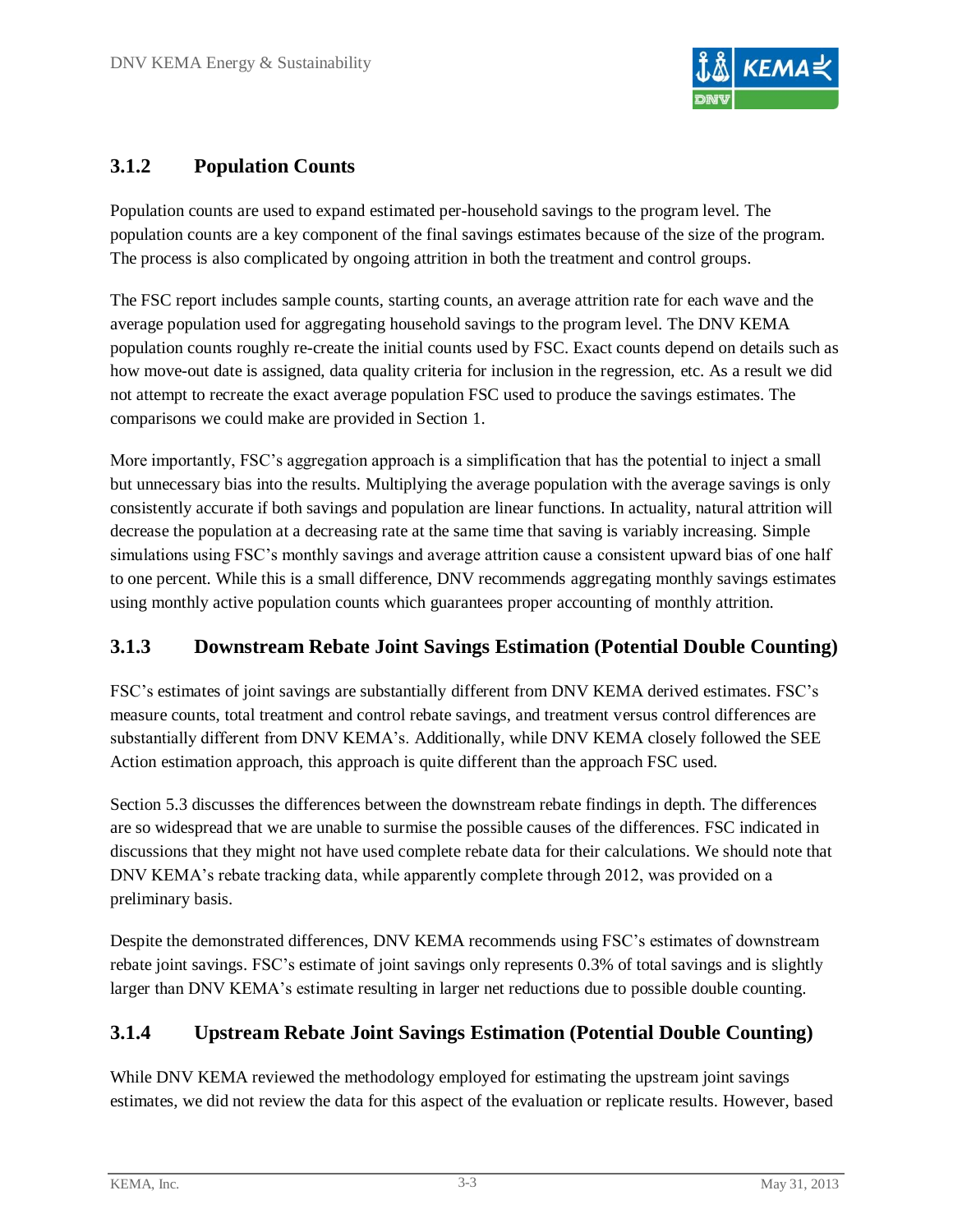

on what we reviewed, we note the results are at expected levels. The confidence interval on the estimate of increased upstream CFL uptake is twice the magnitude of the estimate itself. This means that upstream joint savings, within the 95% confidence level, could be three times the claimed amount, but they could also be zero. A better approach needs to be developed for measuring this effect that is less expensive and has greater precision and accuracy. Despite the lack of statistical significance, DNV KEMA supports using the estimates for upstream rebate joint savings and their removal from overall savings.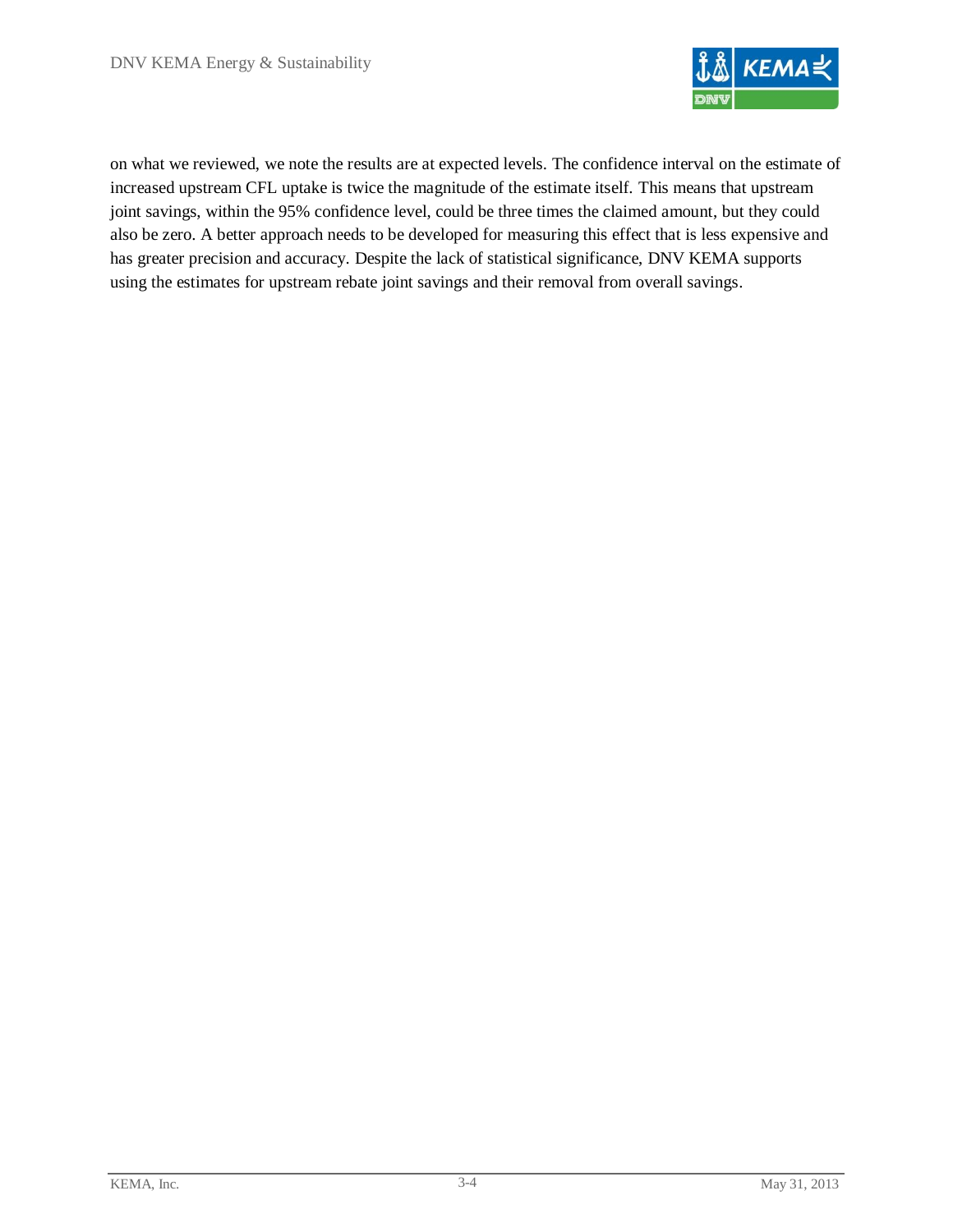

# <span id="page-8-0"></span>**4. Recommendations**

Overall, we found no major concerns or faults with the FSC results or methodology for estimating reduction in consumption other than what is noted above. As such, DNV KEMA recommends accepting the findings regarding energy savings for HERs presented in the FSC report.

DNV KEMA has the following recommendations regarding reporting and calculating downstream savings going forward.

- Graphical representation of monthly savings estimates will provide a more convincing illustration of savings to the reader than the tabular results provided. Graphs could include average savings on both a monthly and overall basis.
- Figure 3-1, in the FSC report, is a useful illustration of the post-treatment effect of the HER Initiative on consumption. A related figure showing the calendarized savings in comparison to the model estimates, for one wave as an example, might also be useful for overcoming concerns related to the black box nature of the fixed effects approach.
- Because downstream savings will continue to accumulate through the tenure of the program, DNV KEMA recommends adopting a methodology that captures downstream rebate effects on a rational, ongoing fashion from the point of installation. The SEE Action report discusses DNV KEMA's general approach as a best practice.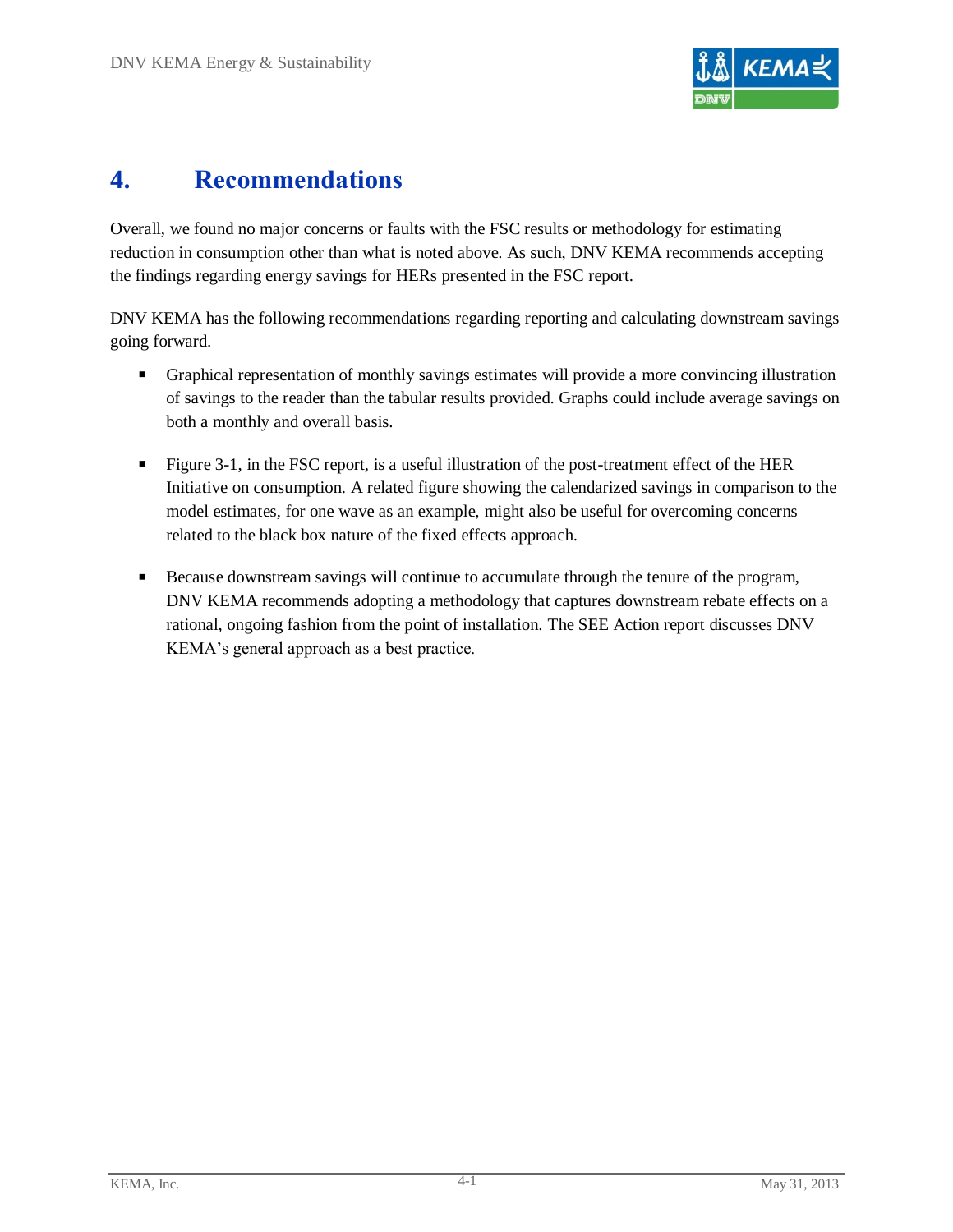

# <span id="page-9-0"></span>**5. Addendum**

### <span id="page-9-1"></span>**5.1 Population Counts**

Because of the importance of population counts in the overall calculation of savings, DNV KEMA recreated starting counts and average attrition rate for comparison with FSC's values. We used PG&E customer information files to establish move-out dates.<sup>5</sup> The results are presented in the following tables. For the first two waves, (Beta and Gamma), our counts are consistently higher than FSC, and the attrition rates are extremely close. For Wave One, our counts are consistently below FSC counts, and our attrition rate for the large dual fuel group is significantly greater than the FSC rate.

<span id="page-9-2"></span>DNV KEMA recommends that overall savings estimates be calculated by aggregating the monthly savings estimates using monthly customer counts. FSC did not provide monthly counts for each wave, so we were not able to compare FSC's reported aggregate savings to an estimate generated using this alternate method.

|                     |           | <b>Beta</b> |                 |  |
|---------------------|-----------|-------------|-----------------|--|
|                     |           | <b>FSC</b>  | <b>DNV KEMA</b> |  |
| # of Customers at   | Control   | 58,528      | 59,995          |  |
| Launch of Wave      | Treatment | 58,493      | 59,992          |  |
| # of Months of HERs |           | 17          | 17              |  |
| Monthly Rate of     | Control   | 0.8%        | 0.75%           |  |
| <b>Attrition</b>    | Treatment | 0.8%        | 0.73%           |  |

#### **Table 5-1: Beta Wave Comparison of Counts and Attrition**

<sup>&</sup>lt;sup>5</sup> The customer information files provide the exact date of the close of the customer account. The billing data can also be used to establish a move-out date. One would expect them to be consistent, but there are sometimes slight differences. DNV KEMA opted to use the customer information files to establish move-outs.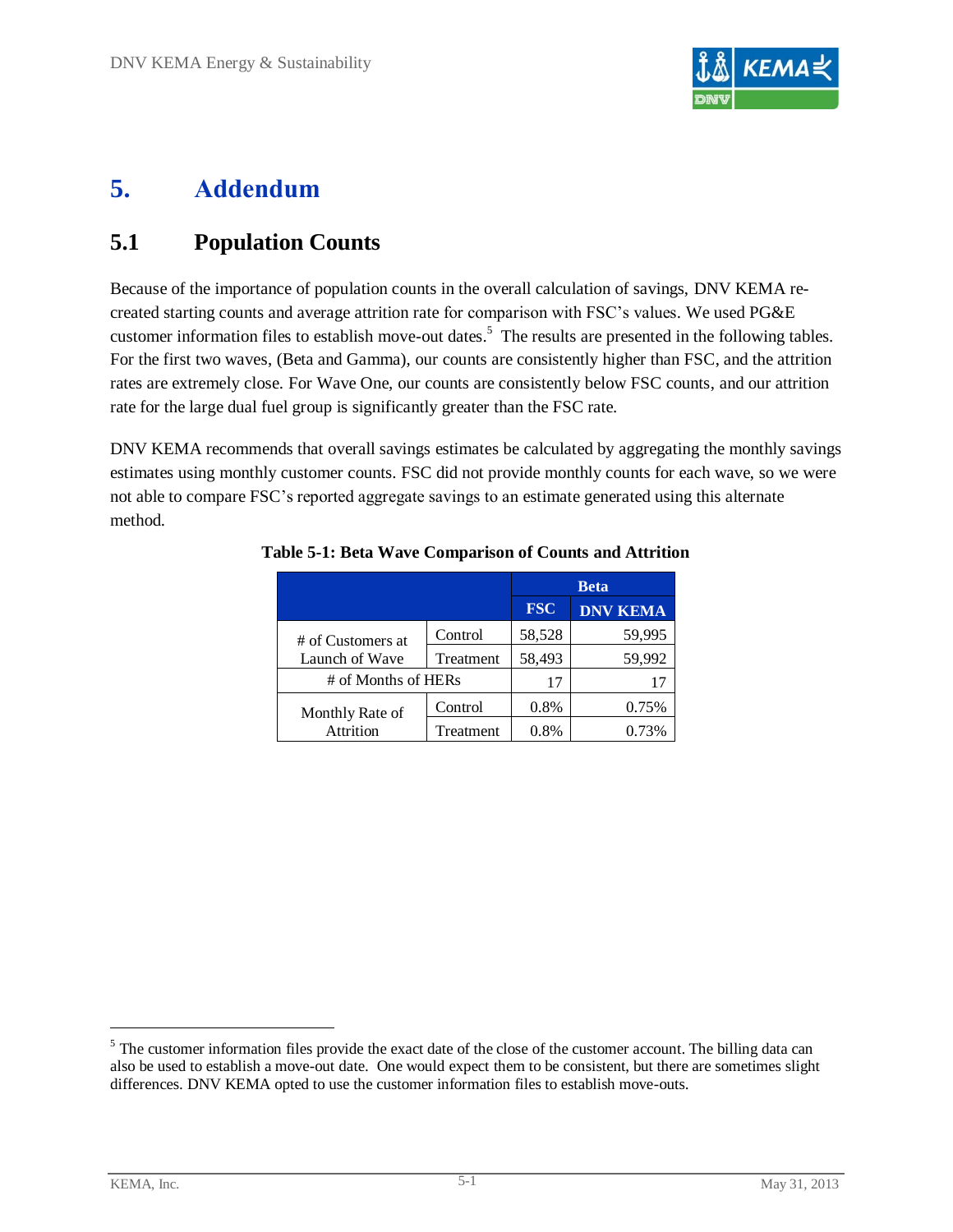

<span id="page-10-0"></span>

|                     |           |                 | <b>Dual (Electric and Gas)</b><br><b>Electric-only</b> |                |                 |            |                 |  |
|---------------------|-----------|-----------------|--------------------------------------------------------|----------------|-----------------|------------|-----------------|--|
|                     |           | <b>Standard</b> |                                                        | <b>Reduced</b> | <b>Standard</b> |            |                 |  |
|                     |           | <b>FSC</b>      | <b>DNV KEMA</b>                                        | <b>FSC</b>     | <b>DNV KEMA</b> | <b>FSC</b> | <b>DNV KEMA</b> |  |
| # of Customers at   | Control   | 70.529          | 72,832                                                 | 70,529         | 72.832          | 43,396     | 44,603          |  |
| Launch of Wave      | Treatment | 70,518          | 72,827                                                 | 70,547         | 72,277          | 43,363     | 44,581          |  |
| # of Months of HERs |           | 14              | 14                                                     | 14             | 14              | 14         | 14              |  |
| Monthly Rate of     | Control   | $0.9\%$         | 0.90%                                                  | 0.9%           | 0.90%           | 1.4%       | 1.28%           |  |
| Attrition           | Treatment | 0.9%            | 0.90%                                                  | 0.9%           | 0.88%           | 1.4%       | 1.25%           |  |

### **Table 5-2: Beta Wave Comparison of Counts and Attrition**

**Table 5-3: Beta Wave Comparison of Counts and Attrition**

<span id="page-10-1"></span>

|                     | <b>Wave One</b> |                      |                 |                 |        |  |
|---------------------|-----------------|----------------------|-----------------|-----------------|--------|--|
|                     |                 | <b>Electric-only</b> |                 |                 |        |  |
|                     |                 | <b>Standard</b>      | <b>Standard</b> |                 |        |  |
|                     | <b>FSC</b>      | <b>DNV KEMA</b>      | <b>FSC</b>      | <b>DNV KEMA</b> |        |  |
| # of Customers at   | Control         | 89,026               | 88,592          | 9,825           | 9,676  |  |
| Launch of Wave      | Treatment       | 356,419              | 354,640         | 39,124          | 38,533 |  |
| # of Months of HERs |                 | 11                   | 11              | 11              | 11     |  |
| Monthly Rate of     | Control         | 0.9%                 | 1.06%           | 1.4%            | 1.42%  |  |
| Attrition           | Treatment       | 0.9%                 | 1.05%           | 1.4%            | 1.41%  |  |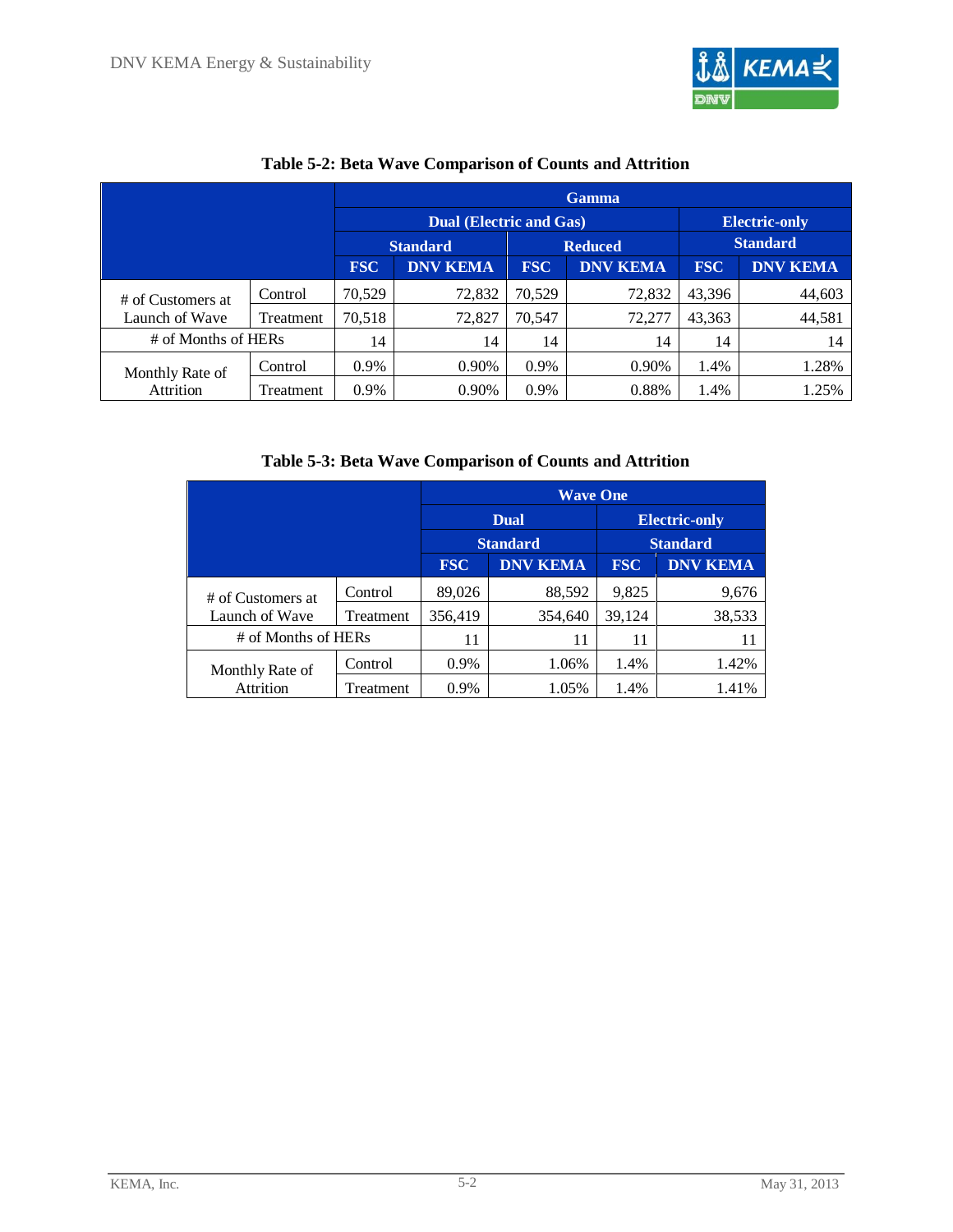

### <span id="page-11-0"></span>**5.2 Monthly Consumption Reduction Plots**

The following figures display the monthly estimates of savings reported by FSC and reproduced by DNV KEMA. The plots include plots of electric and gas savings for the three waves ( Beta, Gamma and Wave One), separated by dual fuel and electric-only households and for two different report mailing schedules.<sup>6</sup>

In general, the monthly savings are similar across the two sets of estimates. The results are not exactly identical because we used independent methods and data for our estimates versus the methods and data FSC used. In particular, we are puzzled by the results of the Wave One dual fuel model in November. However, since the results are so consistent other than the November result, it appears the issue is clearly in our data or analysis. Given that the bulk of our analysis of monthly savings is consistent with FSC's results it is probably not worth the additional expense to completely understand why the result is so different.

 $6$  PG&E tested a "standard frequency" cadence of three initial monthly reports followed by bi-monthly reports and a "reduced" frequency" cadence of three initial monthly reports followed by quarterly reports.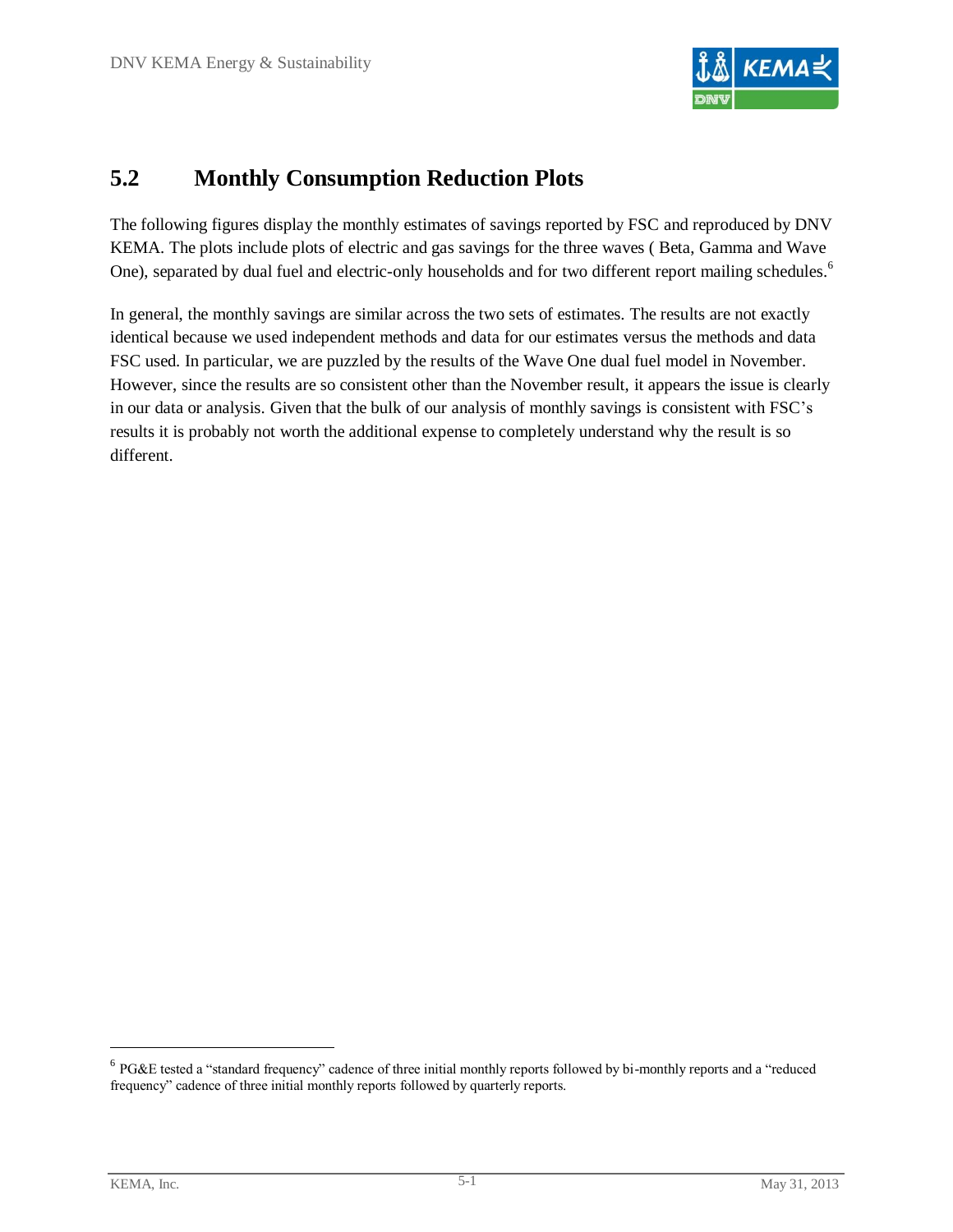



**Monthly Electric Consumption Reduction**



**Figure 5-2: Gamma Wave Electric Savings, Dual Fuel HH, Reduced-Frequency Reports**

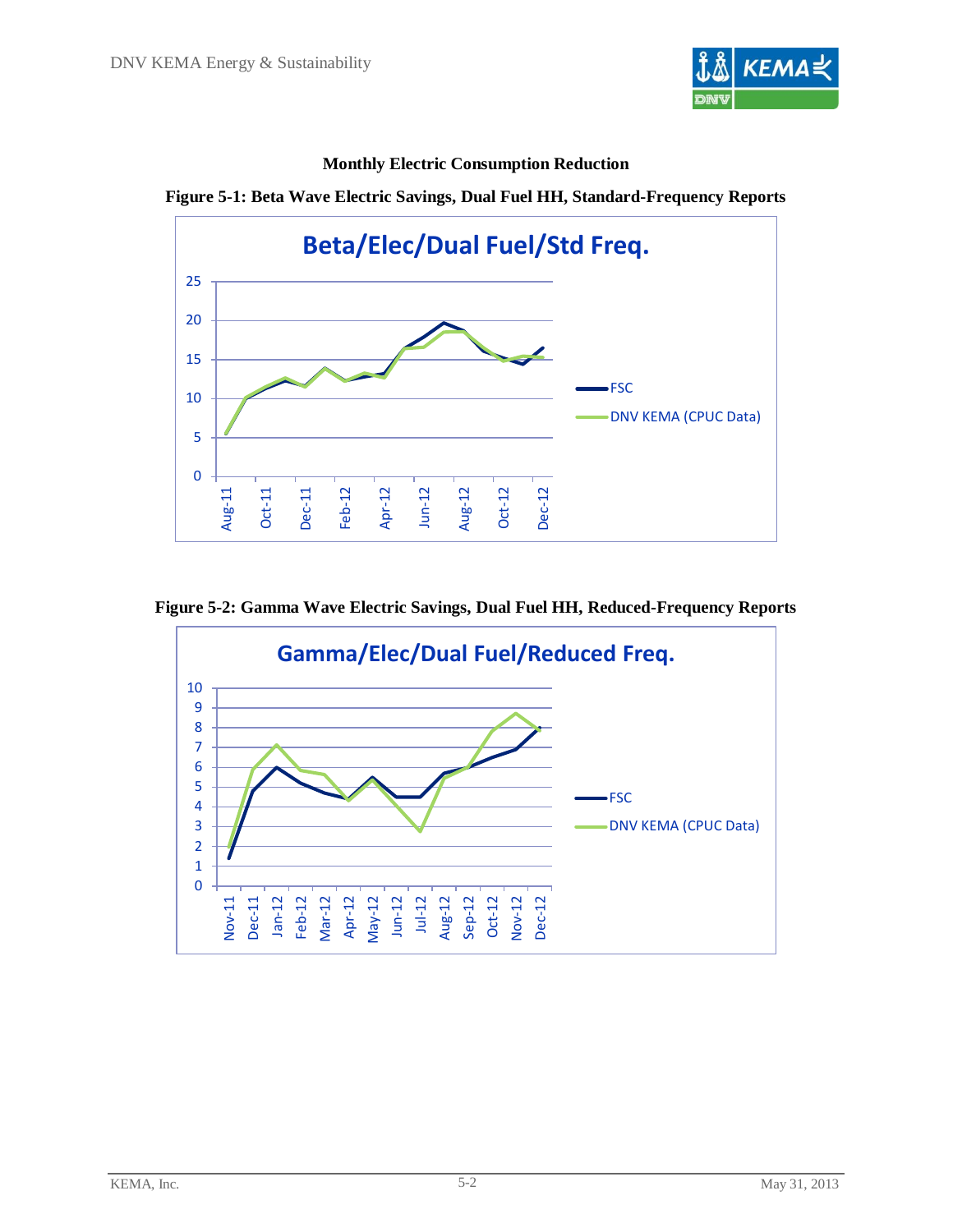



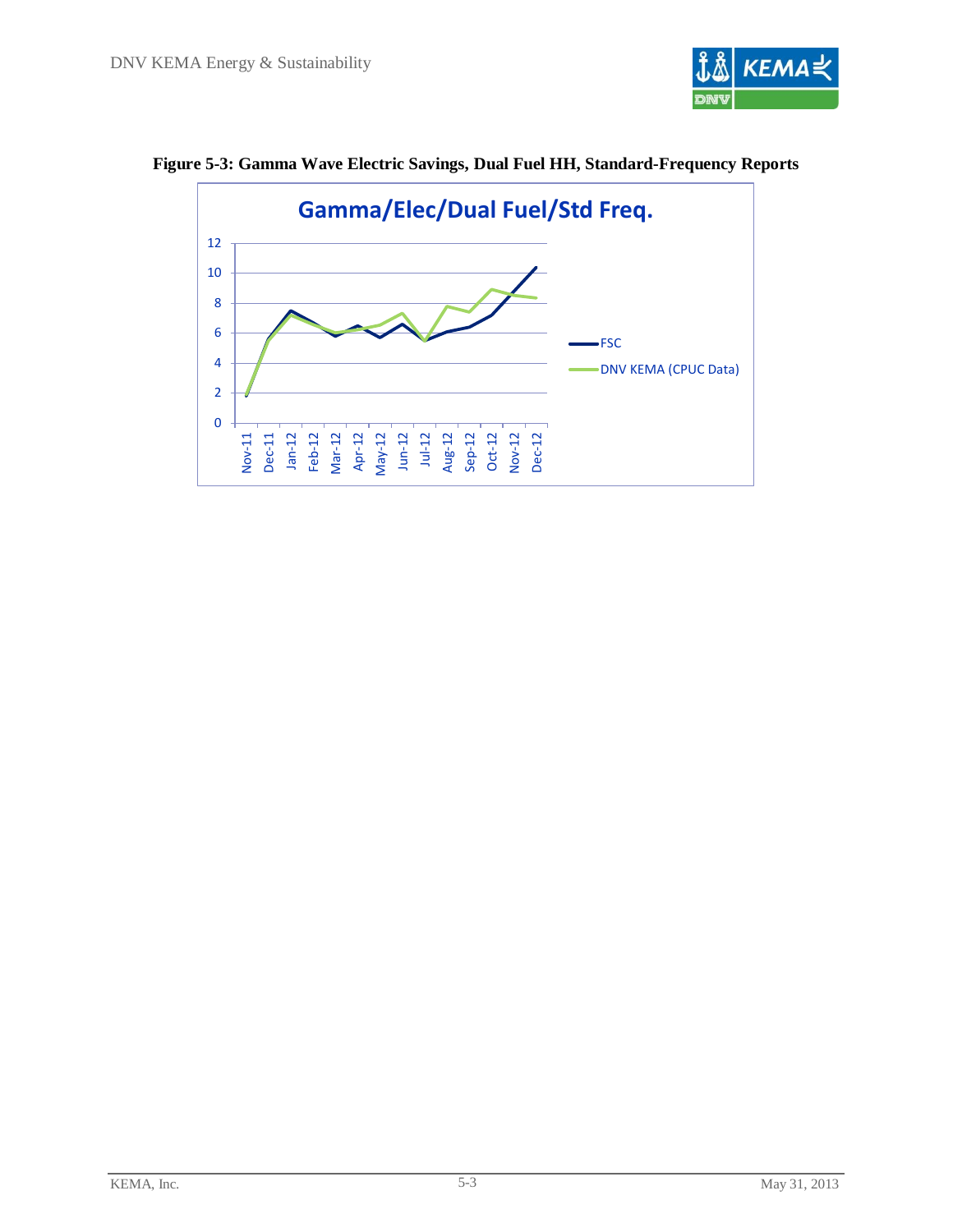



**Figure 5-4: Gamma Wave Electric Savings, Electric Only HH, Standard Frequency Reports**

**Figure 5-5: Wave One Electric Savings, Dual-Fuel HH, Standard-Frequency Reports**

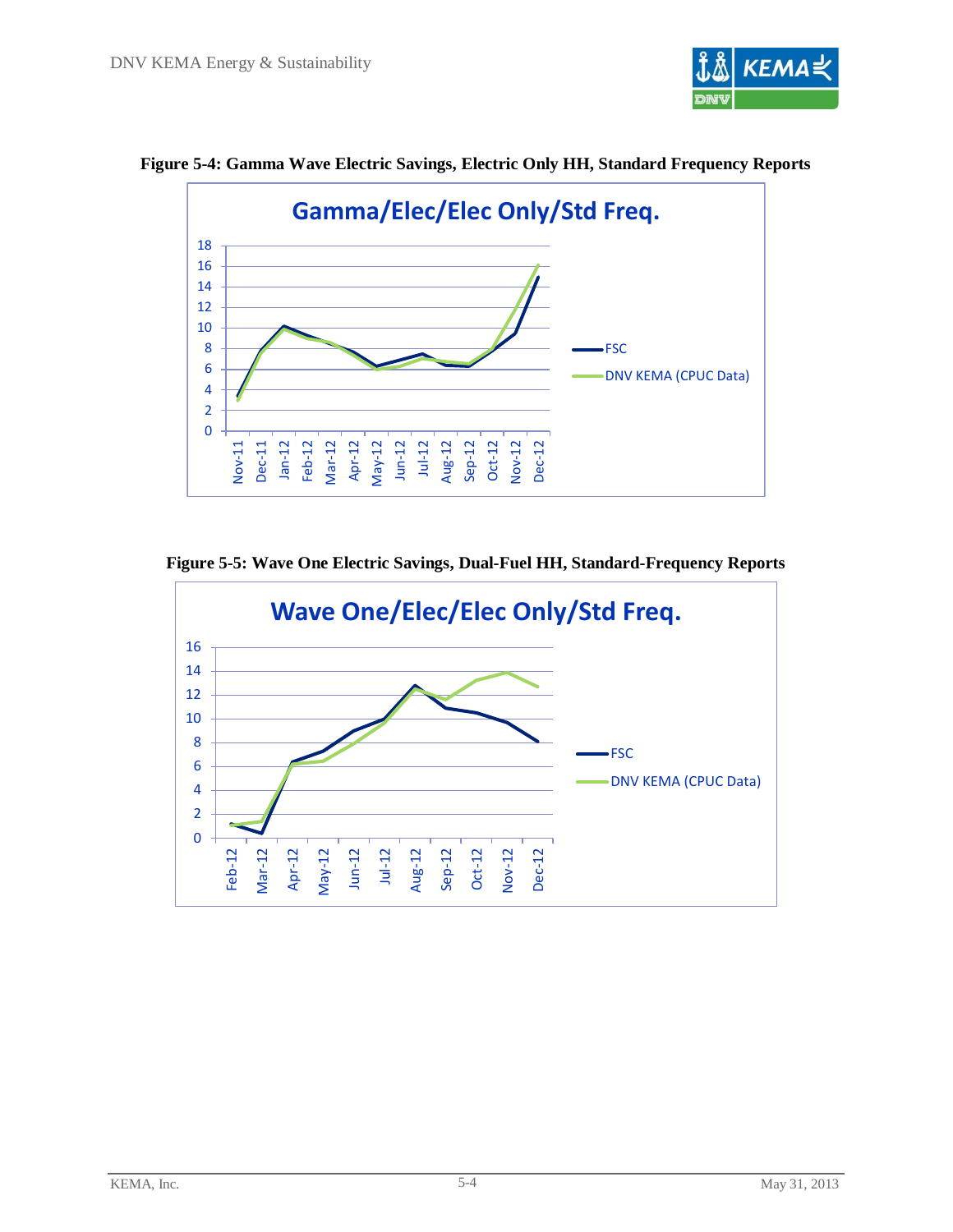

**Figure 5-6: Wave One Electric Savings, Dual-Fuel HH, Standard-Frequency Reports**



**Monthly Gas Consumption Reduction**

**Figure 5-7: Beta Wave Gas Savings, Dual Fuel HH, Standard Frequency Reports**

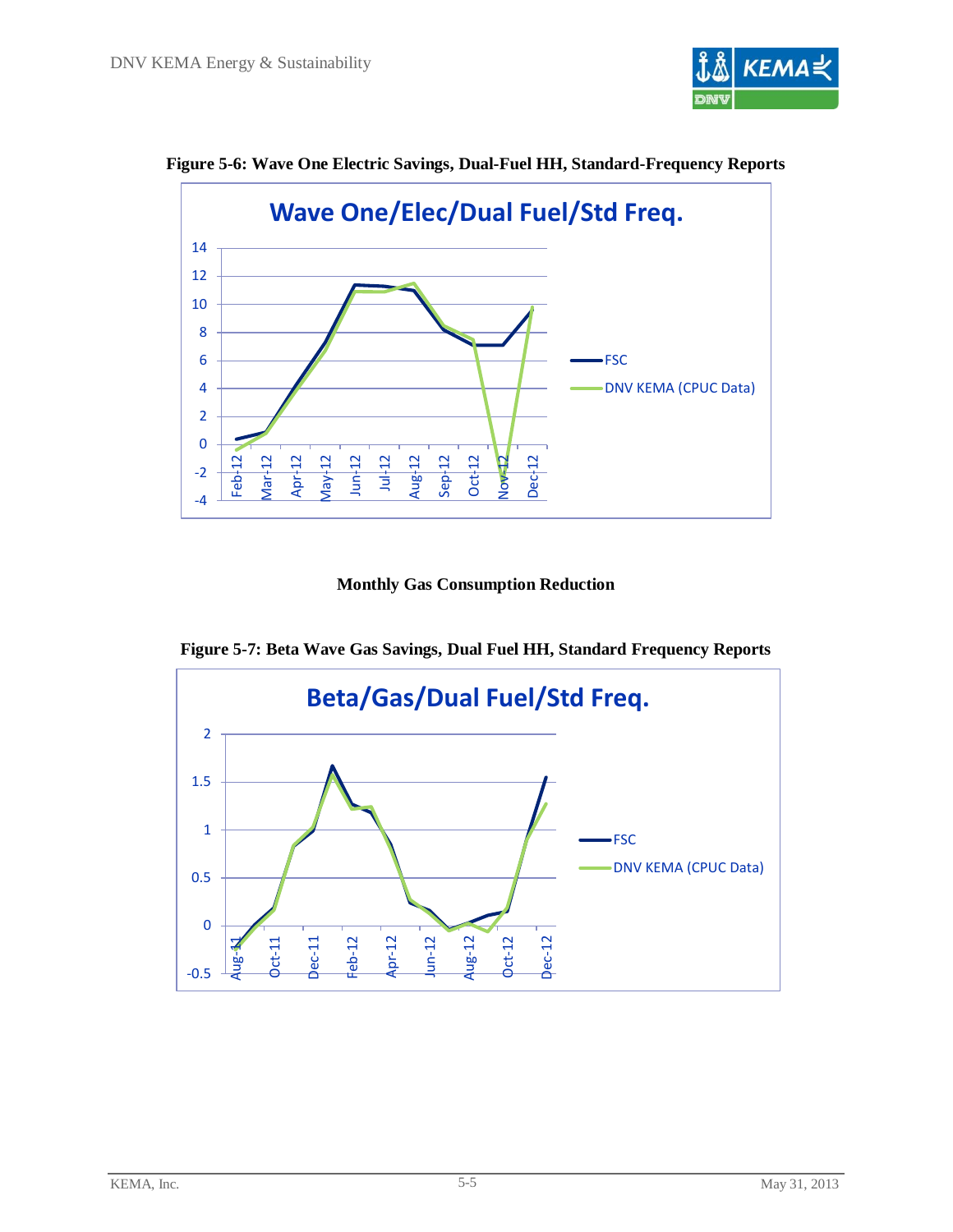





**Figure 5-9: Gamma Wave Gas Savings, Dual Fuel HH, Reduced Frequency Reports**

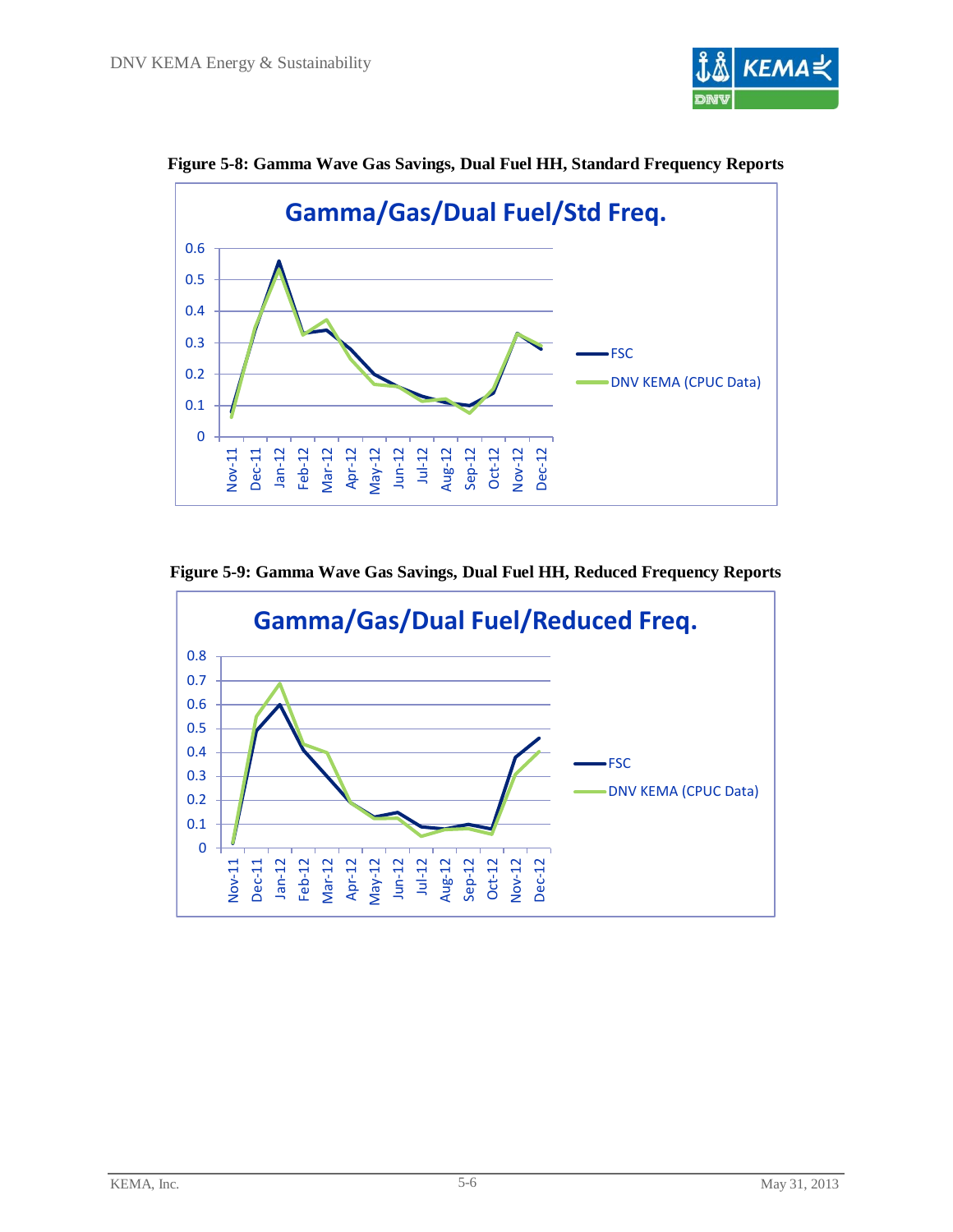



**Figure 5-10: Wave One, Dual-Fuel HH, Standard-Frequency Reports**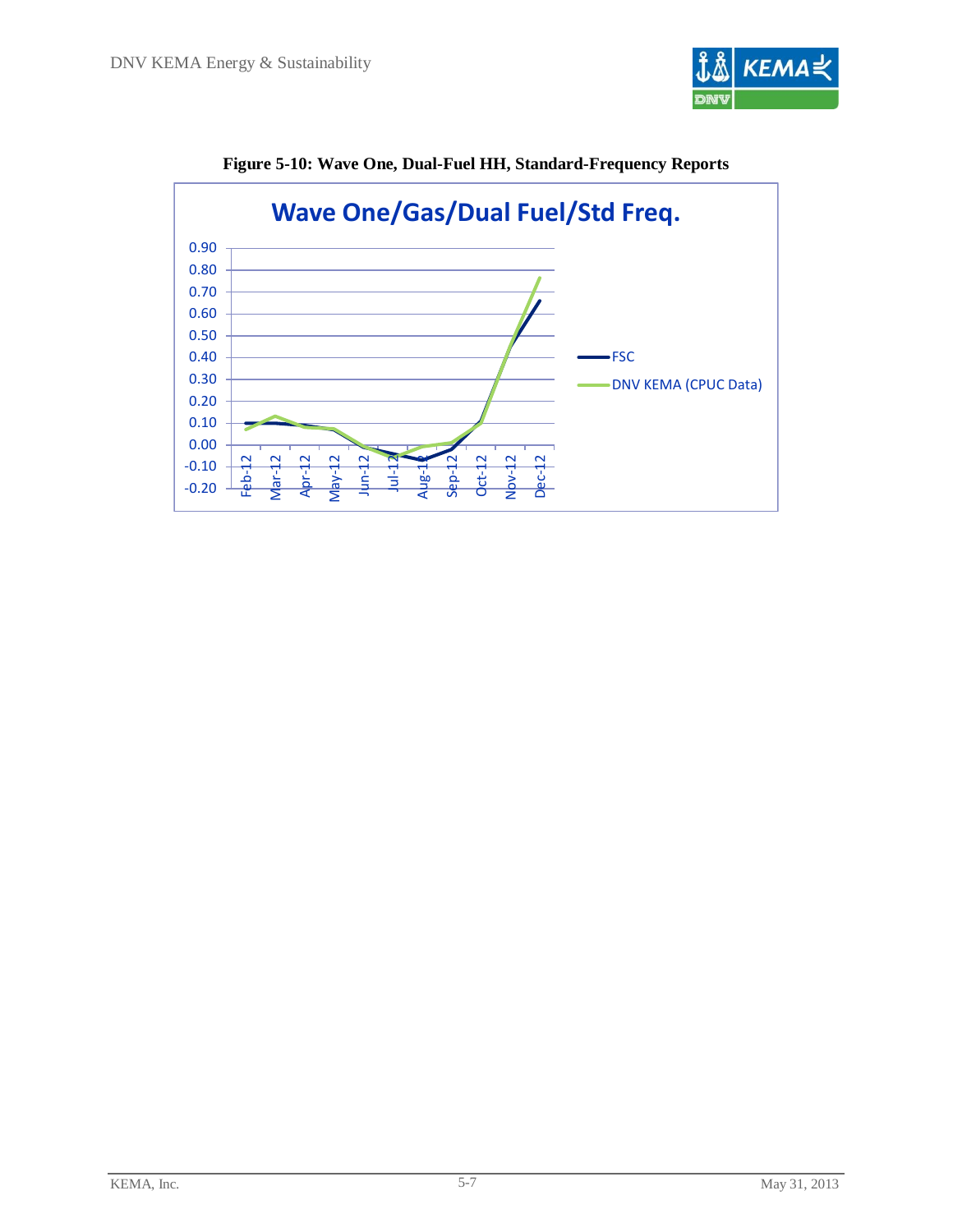

### <span id="page-18-0"></span>**5.3 Downstream Rebate Joint Savings Comparison**

This section provides a more in depth discussion of the downstream rebate joint savings process. We include this section to introduce a better approach to estimating the downstream joint savings for future consideration by FSC. In addition, the set of measures identified by FSC is quite different than those identified in our analysis. Because the estimated downstream joint savings are so small, and FSC's estimate is larger than DNV KEMA's estimate, it may not be necessary to change this result for this evaluation.<sup>7</sup>

The downstream joint savings estimation seeks to identify an increase in downstream rebate program activity as a result of the HER Initiative reports. This increase in rebate program activity is one possible source of the measured difference in consumption between the treatment and control groups. Because the savings from these programs are already tracked and claimed by the rebate programs, it is essential to segregate these savings and make sure they are only claimed as savings once. We refer to the additional downstream rebate savings caused by the reports as joint savings because they are jointly caused by the HER reports and the rebate programs.

The basic process for measuring joint savings takes advantage of the experimental design. Control group rebate savings represent rebate savings for the treatment group in the absence of the program. Any difference between treatment and control savings is attributable to the reports. DNV KEMA has developed an approach that measures rebate savings and joint savings approximately as they would affect consumption levels in the billing data or system load. This approach is described and supported in the SEE Action report.

DNV KEMA develops streams of savings for each customer in each wave. Daily savings are calculated

- Starting from the installation date
- **Projecting forward on a load shape-weighted basis, and**
- Continuing for the life of the measure.

Treatment and control savings are aggregated up to the month. The difference represents the estimate of joint savings. This approach estimates joints savings accurately, both with respect to magnitude and timing. This means, for example, that air conditioner improvements completed late in the cooling season will provide most of their first year savings in the following cooling season.

FSC discusses joint savings in Chapter 5 "Attribution of Savings to HERs and Downstream Programs." FSC aggregates rebate program annual claimed savings from the start of the program and without

 $\overline{a}$ 

 $<sup>7</sup>$  Joint savings are removed from the overall estimate of reduced consumption. The larger FSC estimate of joint</sup> savings will actually produce a slightly smaller final estimate of programs savings.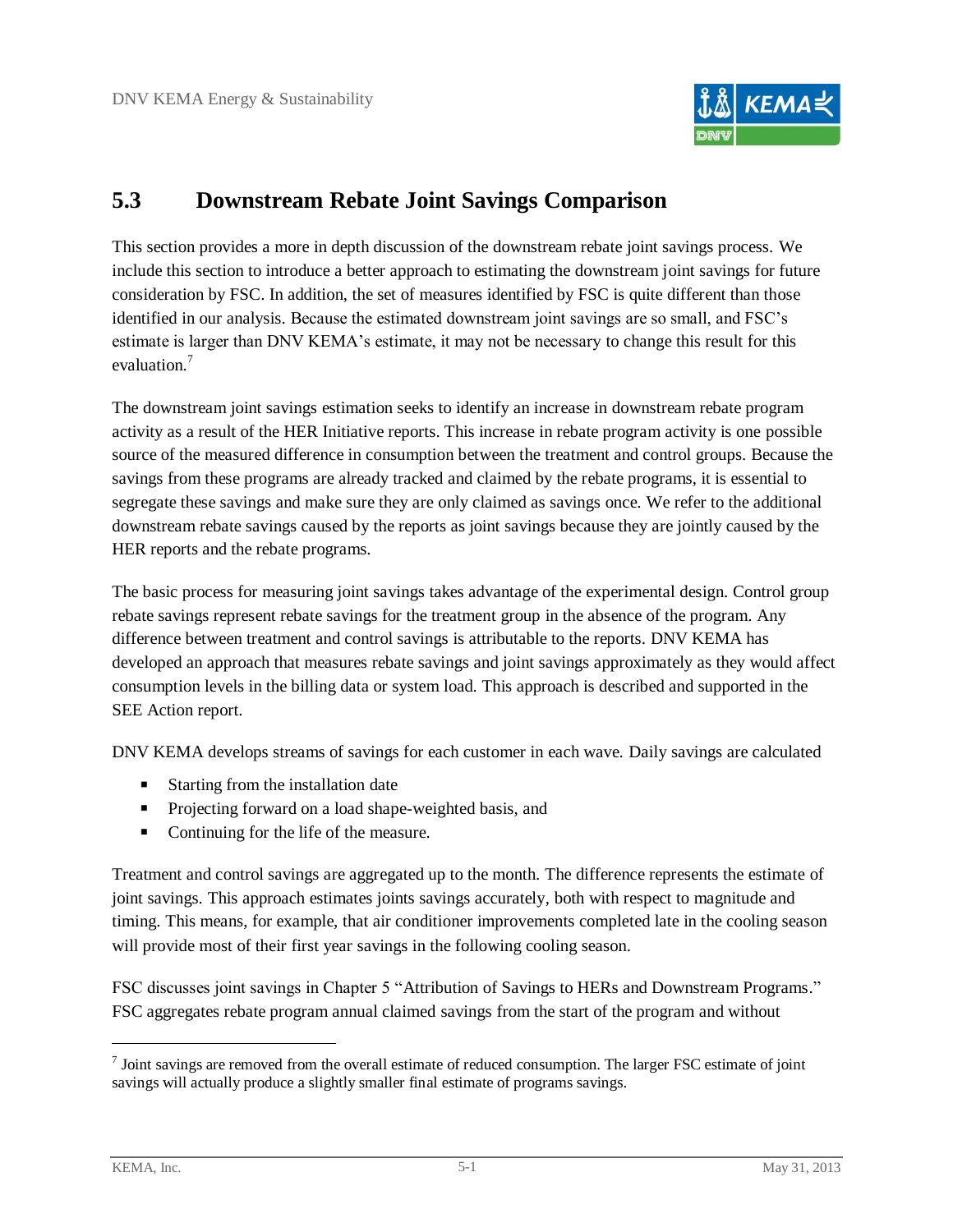

consideration of when savings would occur. This approach may be cautious but it generally front-weights joint savings and assigns savings when they could not realistically occur.

[Table 5-4c](#page-19-0)ompares FSC's results to DNV KEMA's results.

<span id="page-19-0"></span>

|                                           |                | <b>DNV KEMA</b>  |                   |                |                  |                   |
|-------------------------------------------|----------------|------------------|-------------------|----------------|------------------|-------------------|
| <b>Wave</b>                               | <b>Control</b> | <b>Treatment</b> | <b>Difference</b> | <b>Control</b> | <b>Treatment</b> | <b>Difference</b> |
| <b>Beta</b>                               | 883,593        | 928,401          | 44,808            | 751,156        | 861,126          | 109,970           |
| Gamma Standard Dual                       | 389,994        | 441.282          | 51,288            | 223,698        | 266.658          | 42,960            |
| Gamma Reduced Dual                        | 389,994        | 434.900          | 44,906            | 223,698        | 257,330          | 33,632            |
| Gamma Electric Only                       | 249.264        | 327.297          | 78,033            | 98,210         | 138,089          | 39,879            |
| Wave One                                  | $1,162,126^8$  | 1,138,940        | $-23,186$         | 843.764        | 847.641          | 3,877             |
| Total Difference in Rebated Savings (kWh) |                |                  | 195,849           |                |                  | 230,318           |
| Total Difference in Rebated Savings (GWh) |                |                  | 0.20              |                | 0.23             |                   |

**Table 5-4: Total Downstream Rebate kWh Associated with each HER Wave**

DNV KEMA identified substantial more electric rebate savings in the treatment and control groups than FSC despite the fact that FSC's results artificially front-weight their rebate savings estimates. Even with this increase in activity, DNV KEMA's joint savings estimate, the difference between treatment and control rebate savings, was 20% less than FSC's.

### **5.4 Differences between FSC's Tracking Data and DNV KEMA's Tracking Data**

The difference in aggregate joint savings is even more surprising after a look at the underlying tracking data measure counts. Significant differences exist between the rebate counts provided in FSC's report and those found in the CPUC system tracking data. In general, DNV KEMA found fewer rebate measures than what FSC reported but those measures had greater savings.

[Table 5-5](#page-20-0) through [Table 5-9](#page-24-0) report these differences. The rebate measures category counts are so different that it appears there is a data issue. Given the extremely small magnitude of both estimates of joint savings, the differences in the estimates may not need to be resolved for this evaluation. For future reference, we should resolve any differences in tracking data source and timeframes.

l

<sup>&</sup>lt;sup>8</sup> Wave One control group savings were scaled for comparison with the treatment group.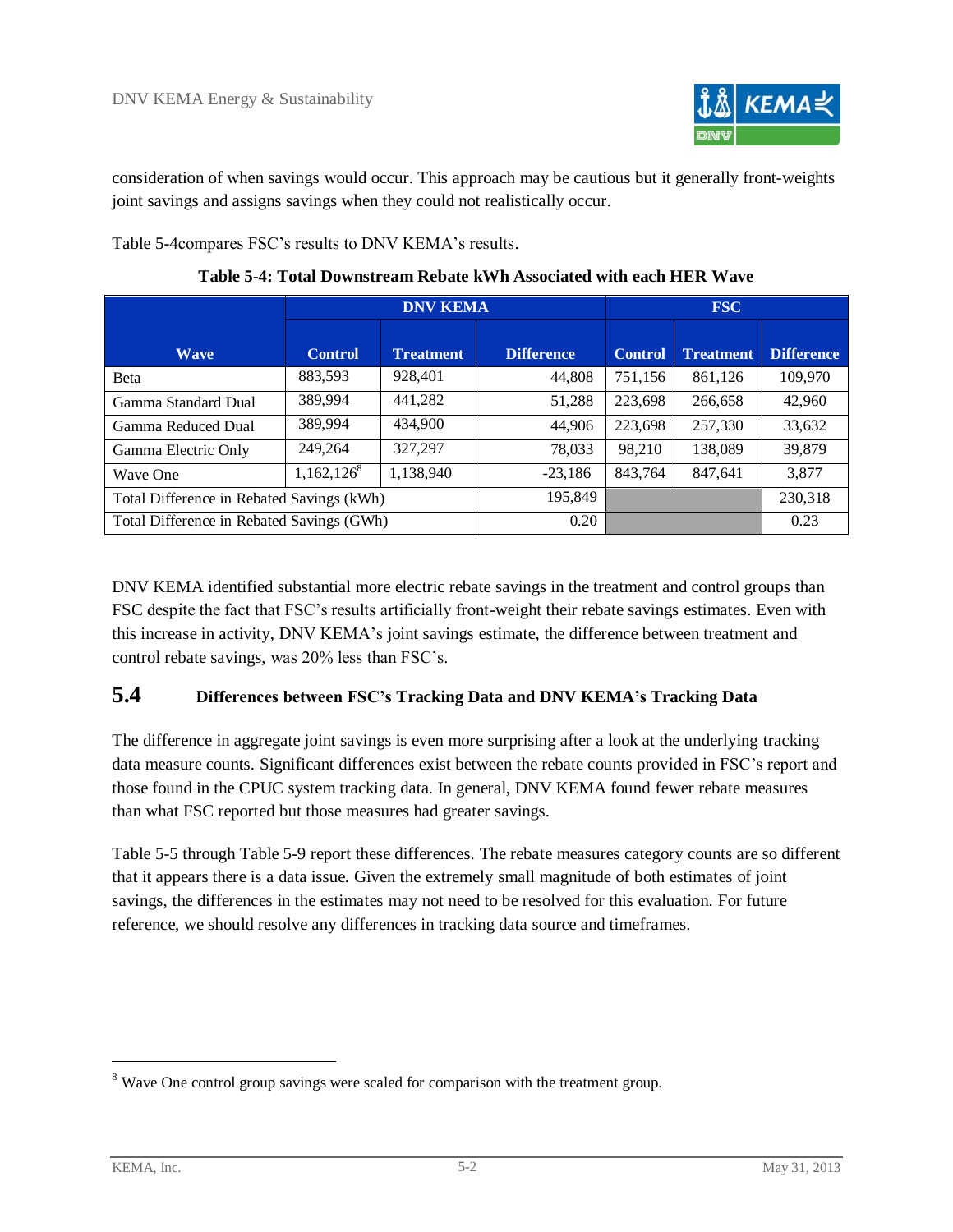

<span id="page-20-0"></span>

|                                 | <b>DNV KEMA</b>  |                  |                   | <b>FSC</b>     |                  |                   |  |
|---------------------------------|------------------|------------------|-------------------|----------------|------------------|-------------------|--|
|                                 |                  |                  |                   |                |                  |                   |  |
| <b>Rebated Activity</b>         | <b>Control</b>   | <b>Treatment</b> | <b>Difference</b> | <b>Control</b> | <b>Treatment</b> | <b>Difference</b> |  |
| A/C Improvements                | 43               | 53               | 10                | 13             | 10               | $-3$              |  |
| <b>AFUE Gas Furnace</b>         | 110              | 119              | 9                 | 171            | 197              | 26                |  |
| Cool Roof                       | 3                | 1                | $-2$              | 3              | 1                | $-2$              |  |
| <b>Efficient Clothes Washer</b> | 868              | 820              | $-48$             | 2924           | 2816             | $-108$            |  |
| <b>Efficient Dishwasher</b>     | 888              | 959              | 71                | 766            | 836              | 70                |  |
| <b>Efficient Fridge</b>         | $\Omega$         | $\Omega$         | $\Omega$          | 47             | 53               | 6                 |  |
| <b>Efficient Water Heater</b>   | 56               | 53               | $-3$              | 34             | 42               | 8                 |  |
| Improve Insulation              | 138              | 156              | 18                | 100            | 122              | 22                |  |
| Low Flow Shower Head            | 22               | 12               | $-10$             | $\Omega$       | $\Omega$         | $\overline{0}$    |  |
| <b>Lighting Indoor</b>          | 355              | 288              | $-67$             | $\Omega$       | $\Omega$         | $\Omega$          |  |
| <b>Lighting Outdoor</b>         | 85               | 62               | $-23$             | $\Omega$       | $\Omega$         | $\Omega$          |  |
| Other                           | 16               | 18               | $\overline{2}$    | $\Omega$       | $\mathbf{0}$     | $\boldsymbol{0}$  |  |
| Remove and Recycle              | 47               | 63               | 16                | 59             | 87               | 28                |  |
| Freezer                         |                  |                  |                   |                |                  |                   |  |
| Remove and Recycle              | 362              | 426              | 64                | 882            | 1196             | 314               |  |
| Second Fridge                   |                  |                  |                   |                |                  |                   |  |
| Replace and Recycle             | 68               | 65               | $-3$              | 102            | 111              | 9                 |  |
| Freezer                         |                  |                  |                   |                |                  |                   |  |
| Test Ducts / Seals              | $\Omega$         | $\boldsymbol{0}$ | $\boldsymbol{0}$  | $\mathbf{0}$   | $\Omega$         | $\mathbf{0}$      |  |
| Replace and Recycle             | $\boldsymbol{0}$ | $\overline{0}$   | $\boldsymbol{0}$  |                | $\mathbf{0}$     | $\boldsymbol{0}$  |  |
| Second Fridge                   |                  |                  |                   |                |                  |                   |  |
| Variable Speed Pool Pump        | 293              | 332              | 39                | 367            | 419              | 52                |  |
| <b>Whole House Retrofit</b>     | 85               | 84               | $-1$              | 258            | 263              | 5                 |  |
| <b>Total</b>                    | 3439             | 3511             | 72                | 5726           | 6153             | 427               |  |

### **Table 5-5: Post Period Beta Wave Measures found by DNV KEMA and FSC.**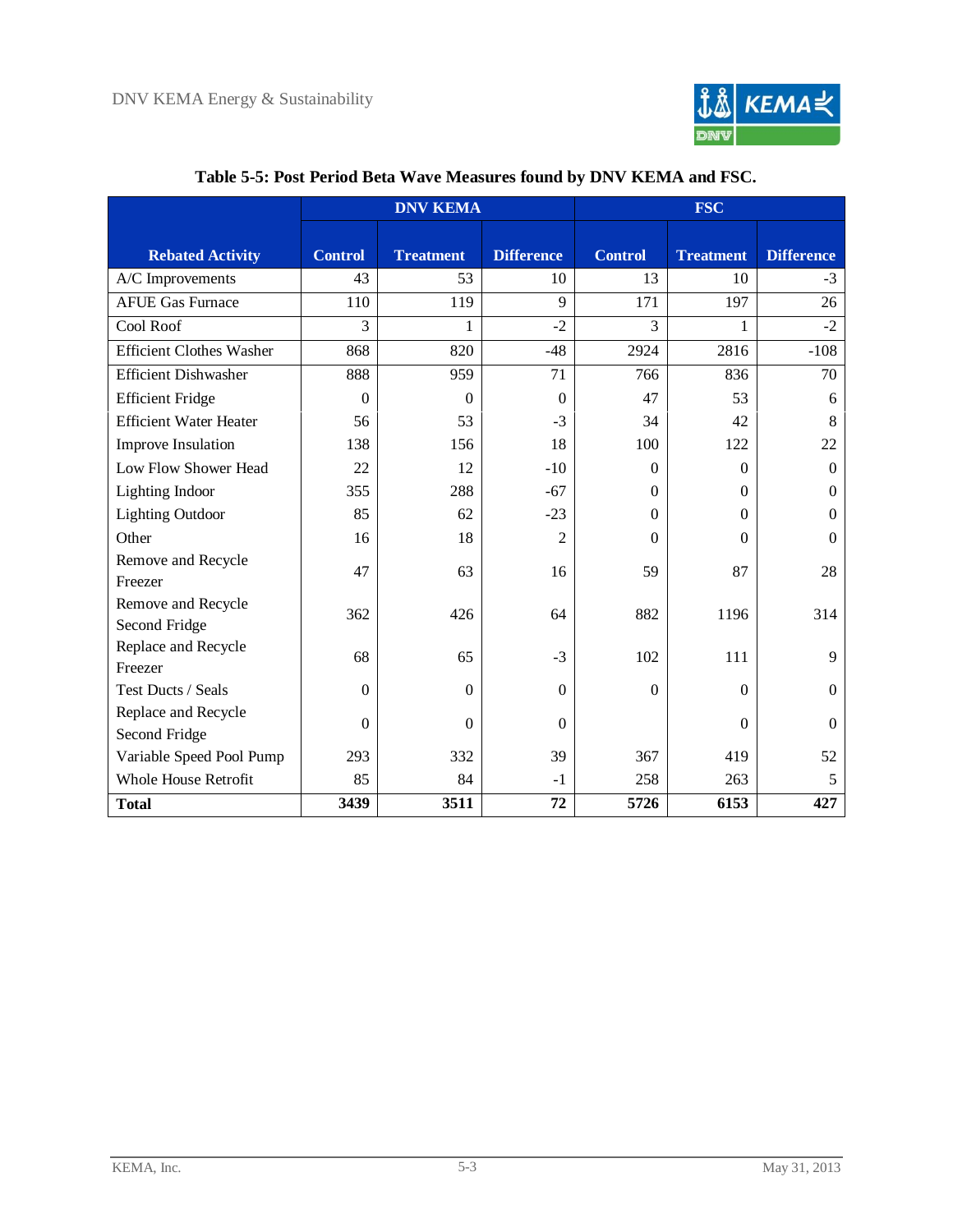

<span id="page-21-0"></span>

|                                      | <b>DNV KEMA</b> |                  |                   | <b>FSC</b>       |                  |                   |  |
|--------------------------------------|-----------------|------------------|-------------------|------------------|------------------|-------------------|--|
| <b>Rebated Activity</b>              | <b>Control</b>  | <b>Treatment</b> | <b>Difference</b> | <b>Control</b>   | <b>Treatment</b> | <b>Difference</b> |  |
| A/C Improvements                     | 236             | 287              | 51                | 11               | 13               | 2                 |  |
| <b>AFUE Gas Furnace</b>              | 33              | 36               | 3                 | 62               | 70               | 8                 |  |
| Air Flow Correction                  | $\mathbf{0}$    | $\Omega$         | $\theta$          | 28               | 16               | $-12$             |  |
| Cool Roof                            | $\mathbf{0}$    | $\overline{2}$   | $\overline{2}$    | $\boldsymbol{0}$ | 1                | 1                 |  |
| <b>Efficient Clothes Washer</b>      | 286             | 293              | 7                 | 942              | 909              | $-33$             |  |
| <b>Efficient Dishwasher</b>          | 409             | 397              | $-12$             | 276              | 288              | 12                |  |
| <b>Efficient Fridge</b>              | $\theta$        | $\theta$         | $\Omega$          | 58               | 46               | $-12$             |  |
| <b>Efficient Water Heater</b>        | 55              | 65               | 10                | 22               | 23               | 1                 |  |
| <b>Efficient Windows</b>             | $\Omega$        | $\Omega$         | $\Omega$          | $\Omega$         | $\Omega$         | $\Omega$          |  |
| <b>Improve Insulation</b>            | 93              | 89               | $-4$              | 58               | 47               | $-11$             |  |
| Lighting Indoor                      | 313             | 336              | 23                | $\Omega$         | $\Omega$         | $\Omega$          |  |
| <b>Lighting Outdoor</b>              | 95              | 113              | 18                | $\Omega$         | $\Omega$         | $\Omega$          |  |
| Low Flow Shower Head                 | 18              | 15               | $-3$              | 4                | 5                |                   |  |
| Other                                | 21              | 16               | $-5$              | 83               | 49               | $-34$             |  |
| QM Service Agreement                 | $\theta$        | $\theta$         | $\Omega$          | 42               | 24               | $-18$             |  |
| Remove and Recycle Freezer           | 24              | 28               | 4                 | 24               | 28               | 4                 |  |
| Remove and Recycle Second<br>Fridge  | 153             | 165              | 12                | 308              | 340              | 32                |  |
| Replace and Recycle Freezer          | 9               | 4                | $-5$              | 10               | 6                | $-4$              |  |
| Replace and Recycle Second<br>Fridge | 106             | 120              | 14                | $\Omega$         | $\Omega$         | $\Omega$          |  |
| <b>Test Ducts/Seals</b>              | 30              | 27               | $-3$              | $\boldsymbol{0}$ | $\mathbf{0}$     | $\boldsymbol{0}$  |  |
| Variable Speed Pool Pump             | 74              | 71               | $-3$              | 79               | 70               | $-9$              |  |
| <b>Whole House Retrofit</b>          | 65              | 70               | 5                 | 56               | 82               | 26                |  |
| <b>Total</b>                         | 2020            | 2134             | 114               | $2063^9$         | 2017             | $-46$             |  |

#### **Table 5-6: Post Period Gamma Standard Dual Measures found by DNV KEMA and FSC.**

 $\overline{a}$ 

 $9$  FSC reports the total rebates to be 2,167 for control and 2,135 for treatment. However, the summation of measures by type does not equate to these totals.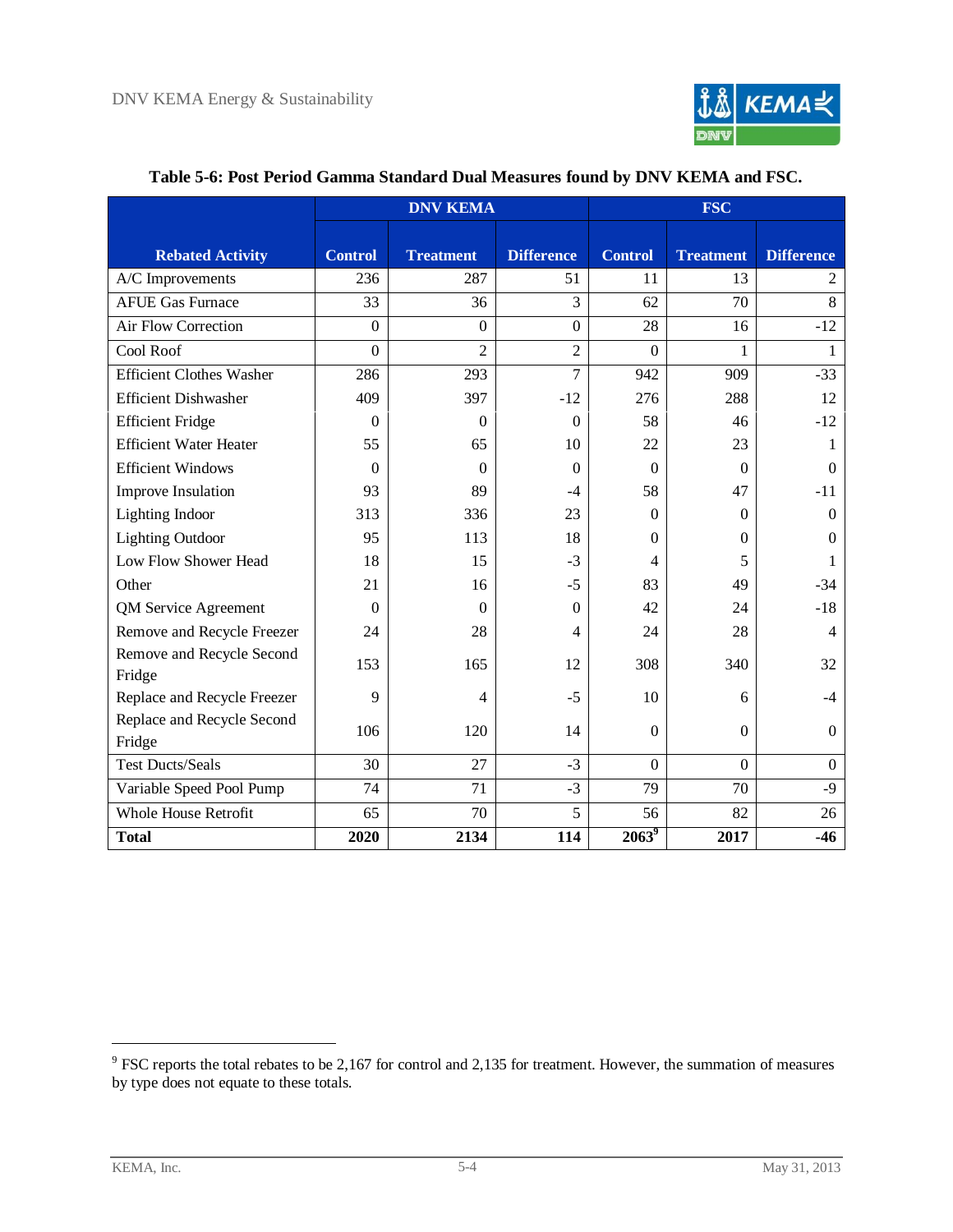

<span id="page-22-0"></span>

|                                      | <b>DNV KEMA</b> |                  |                   | <b>FSC</b>     |                  |                   |  |
|--------------------------------------|-----------------|------------------|-------------------|----------------|------------------|-------------------|--|
| <b>Rebated Activity</b>              | <b>Control</b>  | <b>Treatment</b> | <b>Difference</b> | <b>Control</b> | <b>Treatment</b> | <b>Difference</b> |  |
| A/C Improvements                     | 236             | 256              | 20                | 11             | 16               | 5                 |  |
| <b>AFUE Gas Furnace</b>              | 33              | 33               | $\overline{0}$    | 62             | 71               | 9                 |  |
| <b>Air Flow Correction</b>           |                 | $\overline{0}$   | $\mathbf{0}$      | 28             | 20               | $-8$              |  |
| Cool Roof                            | $\mathbf{0}$    | 3                | 3                 | $\Omega$       | 3                | $\overline{3}$    |  |
| <b>Efficient Clothes Washer</b>      | 286             | 284              | $-2$              | 942            | 886              | $-56$             |  |
| <b>Efficient Dishwasher</b>          | 409             | 373              | $-36$             | 276            | 258              | $-18$             |  |
| <b>Efficient Fridge</b>              |                 | $\Omega$         | $\overline{0}$    | 58             | 60               | $\overline{2}$    |  |
| <b>Efficient Water Heater</b>        | 55              | 49               | $-6$              | 22             | 18               | $-4$              |  |
| Improve Insulation                   | 93              | 105              | 12                | 58             | 62               | $\overline{4}$    |  |
| Lighting Indoor                      | 313             | 301              | $-12$             | $\mathbf{0}$   | $\mathbf{0}$     | $\boldsymbol{0}$  |  |
| <b>Lighting Outdoor</b>              | 95              | 109              | 14                | $\overline{0}$ | $\mathbf{0}$     | $\boldsymbol{0}$  |  |
| Low Flow Shower Head                 | 18              | 18               | $\overline{0}$    | 4              | $\mathbf{1}$     | $-3$              |  |
| Other                                | 21              | 6                | $-15$             | 83             | 56               | $-27$             |  |
| QM Service Agreement                 |                 | $\mathbf{0}$     | $\mathbf{0}$      | 42             | 37               | $-5$              |  |
| Remove and Recycle<br>Freezer        | 24              | 20               | $-4$              | 24             | 22               | $-2$              |  |
| Remove and Recycle<br>Second Fridge  | 153             | 160              | $\tau$            | 308            | 378              | 70                |  |
| Replace and Recycle<br>Freezer       | 9               | 7                | $-2$              | 10             | $\overline{2}$   | $-8$              |  |
| Replace and Recycle<br>Second Fridge | 106             | 135              | 29                | $\mathbf{0}$   | $\boldsymbol{0}$ | $\mathbf{0}$      |  |
| <b>Test Ducts/Seals</b>              | 30              | 27               | $-3$              | $\Omega$       | $\Omega$         | $\Omega$          |  |
| Variable Speed Pool Pump             | 74              | 86               | 12                | 79             | 68               | $-11$             |  |
| <b>Whole House Retrofit</b>          | 65              | 68               | 3                 | 160            | 195              | 35                |  |
| <b>Total</b>                         | 2020            | 2040             | 20                | 2167           | 2153             | $-14$             |  |

### **Table 5-7: Post Period Gamma Reduced Wave Measures found by DNV KEMA and FSC.**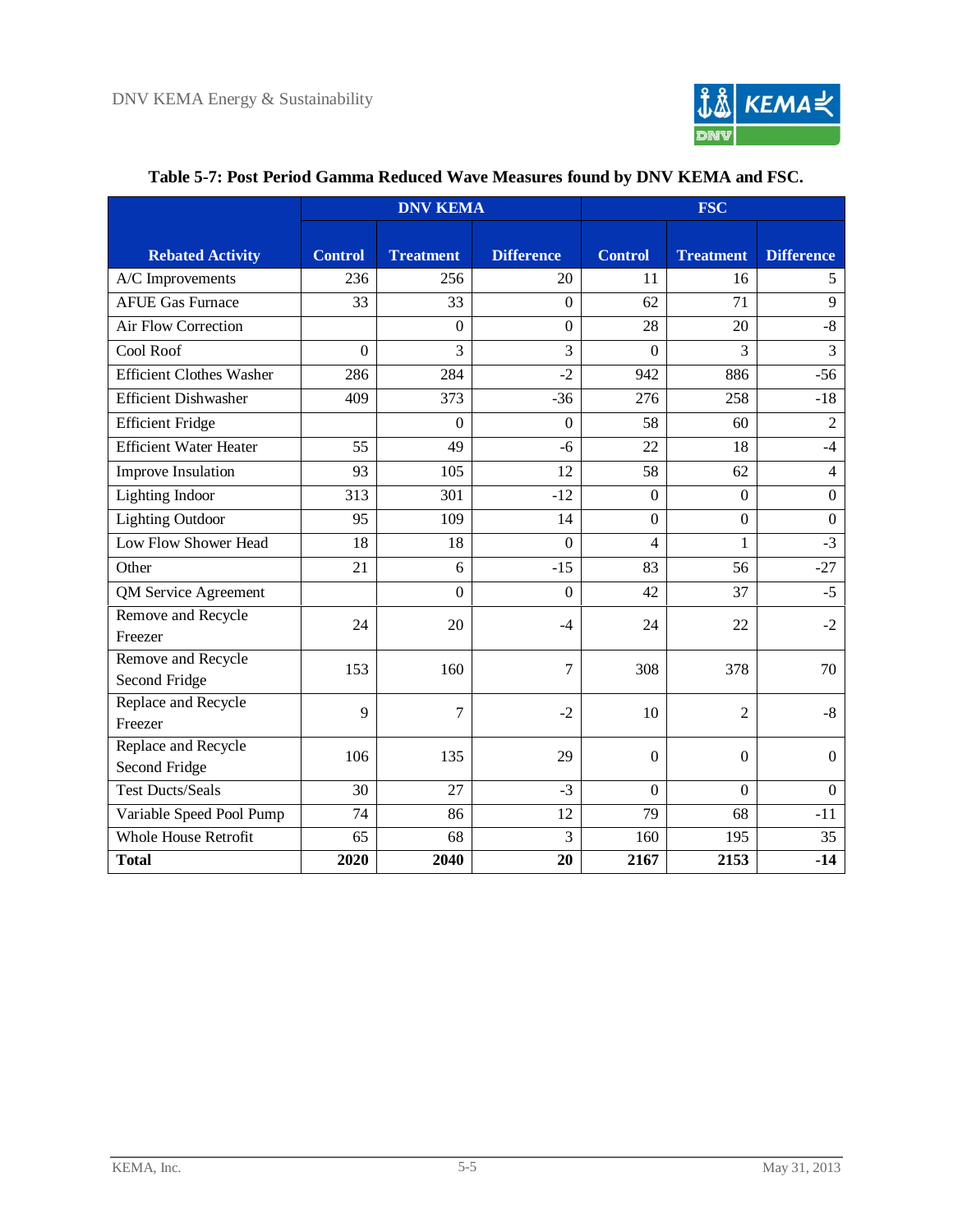

<span id="page-23-0"></span>

|                                      | <b>DNV KEMA</b> |                  |                   | <b>FSC</b>      |                  |                   |
|--------------------------------------|-----------------|------------------|-------------------|-----------------|------------------|-------------------|
| <b>Rebated Activity</b>              | <b>Control</b>  | <b>Treatment</b> | <b>Difference</b> | <b>Control</b>  | <b>Treatment</b> | <b>Difference</b> |
| A/C Improvements                     | 201             | 198              | $-3$              | 21              | 8                | $-13$             |
| <b>AFUE Gas Furnace</b>              | $\mathbf{0}$    | $\Omega$         | $\theta$          | 1               | $\boldsymbol{0}$ | $-1$              |
| Air Flow Correction                  | $\overline{0}$  | $\mathbf{0}$     | $\mathbf{0}$      | 10              | $\overline{7}$   | $-3$              |
| Cool Roof                            | $\overline{0}$  | $\overline{0}$   | $\mathbf{0}$      | $\overline{0}$  | $\boldsymbol{0}$ | $\mathbf{0}$      |
| <b>Efficient Clothes Washer</b>      | 69              | 73               | $\overline{4}$    | 190             | 220              | 30                |
| <b>Efficient Dishwasher</b>          | 148             | 143              | $-5$              | 129             | 126              | $-3$              |
| <b>Efficient Fridge</b>              | $\theta$        | $\Omega$         | $\Omega$          | 25              | 11               | $-14$             |
| <b>Efficient Water Heater</b>        | $\overline{2}$  | 2                | $\Omega$          | 1               | $\overline{2}$   | 1                 |
| Improve Insulation                   | 11              | 25               | 14                | 8               | 17               | 9                 |
| <b>Lighting Indoor</b>               | 184             | 220              | 36                | $\Omega$        | $\Omega$         | 0                 |
| <b>Lighting Outdoor</b>              | 79              | 80               | 1                 | $\Omega$        | $\Omega$         | $\Omega$          |
| Low Flow Shower Head                 | $\Omega$        | $\Omega$         | $\Omega$          | 1               | $\Omega$         | -1                |
| Other                                | $\mathbf{0}$    | $\Omega$         | $\Omega$          | 29              | 9                | $-20$             |
| QM Service Agreement                 | $\Omega$        | $\Omega$         | $\Omega$          | 10              | 6                | $-4$              |
| Remove and Recycle<br>Freezer        | 12              | 7                | $-5$              | 20              | 10               | $-10$             |
| Remove and Recycle<br>Second Fridge  | 51              | 51               | $\mathbf{0}$      | 134             | 154              | 20                |
| Replace and Recycle<br>Freezer       | 3               | $\overline{4}$   | 1                 | $\overline{2}$  | $\overline{2}$   | $\overline{0}$    |
| Replace and Recycle<br>Second Fridge | 43              | 54               | 11                | $\Omega$        | $\mathbf{0}$     | $\overline{0}$    |
| <b>Test Ducts/Seals</b>              | 35              | 33               | $-2$              | $\Omega$        | $\Omega$         | $\overline{0}$    |
| Variable Speed Pool Pump             | 18              | 19               | 1                 | $\overline{30}$ | 25               | $-5$              |
| <b>Whole House Retrofit</b>          | 16              | 34               | 18                | 56              | 82               | 26                |
| <b>Total</b>                         | 872             | 943              | 71                | 667             | 679              | 12                |

### **Table 5-8: Post Period Gamma Electric Only Measures found by DNV KEMA and FSC.**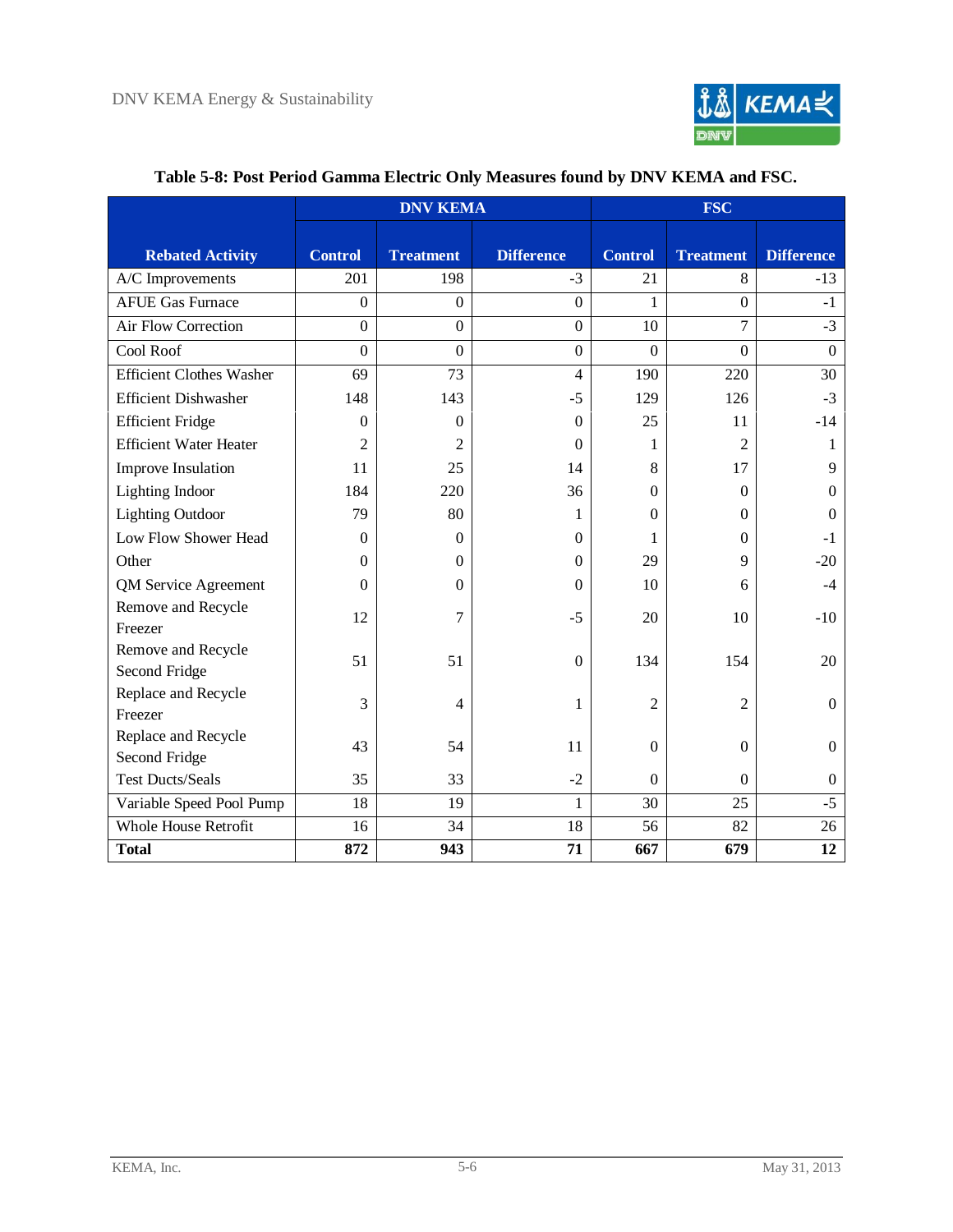

<span id="page-24-0"></span>

|                                      | <b>DNV KEMA</b> |                  |                   | <b>FSC</b>     |                  |                   |
|--------------------------------------|-----------------|------------------|-------------------|----------------|------------------|-------------------|
| <b>Rebated Activity</b>              | <b>Control</b>  | <b>Treatment</b> | <b>Difference</b> | <b>Control</b> | <b>Treatment</b> | <b>Difference</b> |
| A/C Improvements                     | 0.32%           | 0.34%            | 0.02%             | 0.01%          | 0.01%            | 0.00%             |
| <b>AFUE Gas Furnace</b>              | 0.04%           | 0.05%            | 0.01%             | 0.05%          | 0.07%            | 0.02%             |
| Air Flow Correction                  | 0.00%           | 0.00%            | 0.00%             | 0.03%          | 0.03%            | 0.00%             |
| Cool Roof                            | 0.00%           | 0.00%            | 0.00%             | 0.00%          | 0.00%            | 0.00%             |
| <b>Efficient Clothes Washer</b>      | 0.04%           | 0.05%            | 0.01%             | 1.34%          | 1.38%            | 0.04%             |
| <b>Efficient Dishwasher</b>          | 0.42%           | 0.37%            | $-0.05%$          | 0.30%          | 0.25%            | $-0.05%$          |
| <b>Efficient Fridge</b>              | 0.00%           | 0.00%            | 0.00%             | 0.08%          | 0.09%            | 0.01%             |
| <b>Efficient Water Heater</b>        | 0.03%           | 0.04%            | 0.01%             | 0.02%          | 0.02%            | 0.00%             |
| <b>Efficient Windows</b>             | 0.00%           | 0.00%            | 0.00%             | 0.00%          | 0.00%            | 0.00%             |
| Improve Insulation                   | 0.11%           | 0.12%            | 0.01%             | 0.06%          | 0.07%            | 0.01%             |
| Lighting Indoor                      | 0.19%           | 0.22%            | 0.02%             | 0.00%          | 0.00%            | 0.00%             |
| <b>Lighting Outdoor</b>              | 0.05%           | 0.06%            | 0.00%             | 0.00%          | 0.00%            | 0.00%             |
| Low Flow Shower Head                 | 0.01%           | 0.02%            | 0.01%             | 0.00%          | 0.00%            | 0.00%             |
| Other                                | 0.01%           | 0.01%            | 0.00%             | 0.07%          | 0.09%            | 0.02%             |
| QM Service Agreement                 | 0.00%           | 0.00%            | 0.00%             | 0.05%          | 0.06%            | 0.01%             |
| Remove and Recycle<br>Freezer        | 0.04%           | 0.04%            | $-0.01%$          | 0.03%          | 0.04%            | 0.01%             |
| Remove and Recycle<br>Second Fridge  | 0.28%           | 0.25%            | $-0.03%$          | 0.46%          | 0.45%            | $-0.01%$          |
| Replace and Recycle<br>Freezer       | 0.02%           | 0.02%            | 0.00%             | 0.02%          | 0.03%            | 0.01%             |
| Replace and Recycle<br>Second Fridge | 0.21%           | 0.21%            | 0.00%             | 0.00%          | 0.00%            | 0.00%             |
| <b>Test Ducts/Seals</b>              | 0.00%           | 0.01%            | 0.01%             | 0.00%          | 0.00%            | $0.00\%$          |
| Variable Speed Pool Pump             | 0.08%           | 0.10%            | 0.03%             | 0.08%          | 0.09%            | 0.01%             |
| <b>Whole House Retrofit</b>          | 0.09%           | 0.07%            | $-0.02%$          | 0.23%          | 0.20%            | $-0.03%$          |
| <b>Total</b>                         | 1.96%           | 1.98%            | 0.02%             | 2.83%          | 2.88%            | 0.05%             |

### **Table 5-9: Post Period Wave One Measures found by DNV KEMA and FSC.**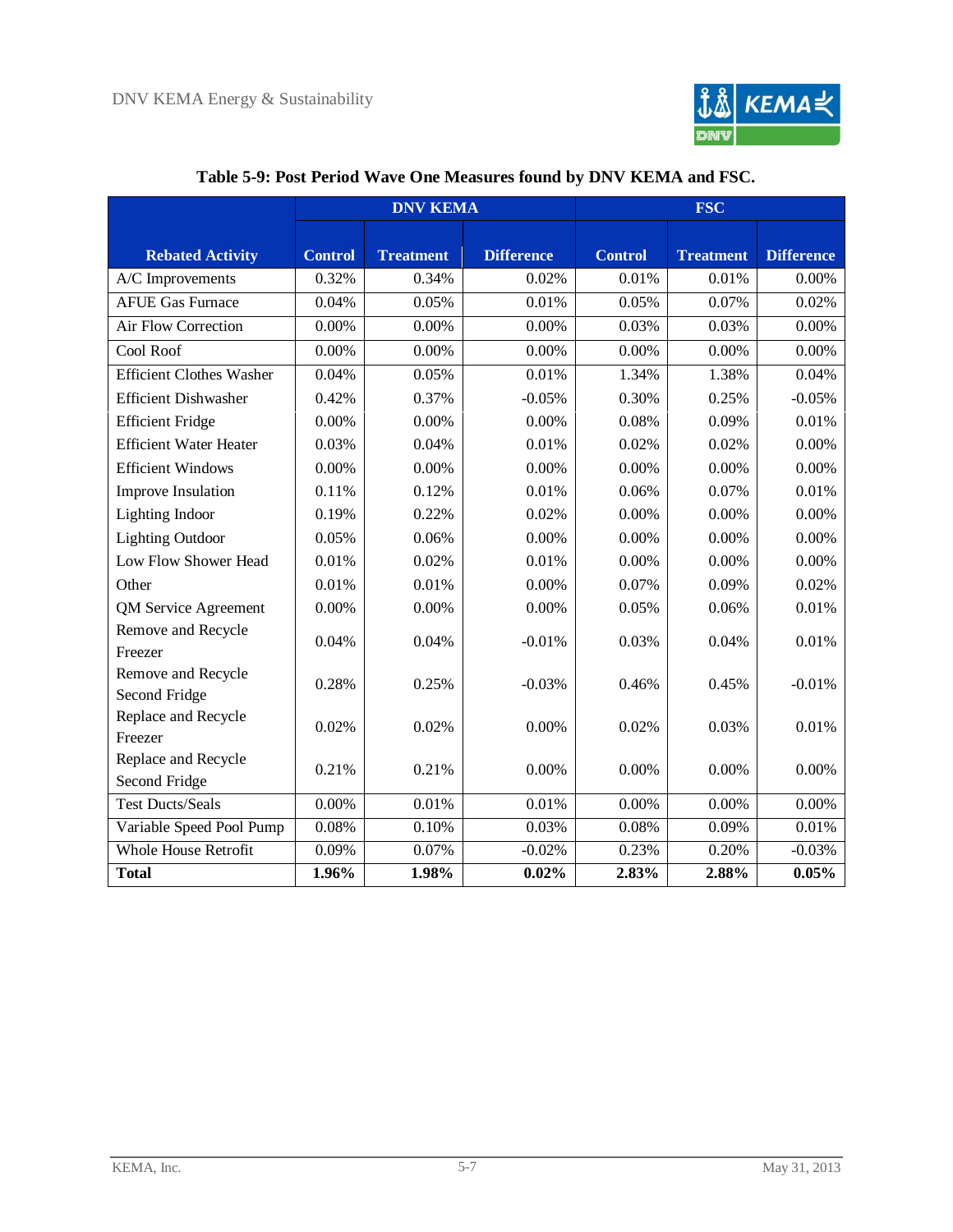

# **A. Pacific Gas and Electric Comments**

<span id="page-25-0"></span>Thank you for the opportunity to provide these comments to the draft *Review of PG&E Home Energy Reports Initiative Evaluation* prepared by DNV Kema, Inc., dated May 31, 2013. We believe that the similarity of the estimates of electric and natural gas savings found by DNV Kema and Freeman, Sullivan and Company (FSC) are similar (that is, within 2% in aggregate for electricity savings estimates and virtually identical for natural gas savings) is attributable to the close collaboration between the staff and consultants of the Energy Division of the California Public Utilities Commission, DNV Kema, FSC, and PG&E throughout the design, execution, and analysis of the experiments. DNV Kema "found no major concerns or faults with the FSC results or methodology for estimating reduction in consumption"(section 4, page 4.1).

Given that there are no significant differences in savings estimates found by DNV Kema and FSC, this commentary focuses on identifying possible sources for the minor discrepancies found between the DNV Kema and FSC findings with the objective of refining the savings estimation methodology to improve savings estimates for the ongoing evaluations of this initiative in future program cycles. In the comments that follow, the section numbers provided as section headings refer to those used in the DNV Kema report.

**3.1.2: Population Counts.** DNV Kema's report recommends aggregating monthly savings estimates using monthly active population counts to guarantee proper accounting of monthly attrition. FSC's criteria for including a customer in any given month in the treatment population is slightly different: when a customer assigned to treatment condition had billing data for any given month, that customer was considered to have been "treated" with the reports and was therefore included in the treatment group. We believe that DNV KEMA's use of "customer information files" (see footnote on page 5-1), rather than sampling requiring billing data to be present for a customer to be included in the treatment condition for any given month resulted in DNV KEMA's customer counts to be slightly higher (as is shown in tables 5-1, 5-2, and 5-3). The criteria for including any given customer in the treatment population for any given month should be mutually agreed upon moving forward.

Additionally, DNV KEMA is aggregating results using each month's savings impact multiplied by the customer count for that month, and suggests that FSC's approach introduces bias by using the average monthly impact multiplied by the average number of customers present in a given experimental wave. Given that there is so little difference between the two methods, we believe that the methodology difference isn't material. That said,  $PGEE$  will suggest to FSC that, going forward, FSC should aggregate monthly savings estimates using monthly active population counts to account for monthly attrition on an ongoing basis in its savings estimates (for the 2013-2014 cycle and beyond).

**3.1.3: Downstream Rebate Joint Savings Estimation (Potential Double-Counting).** Even though estimates of joint savings attributable to both Home Energy Reports and PG&E's downstream rebates are